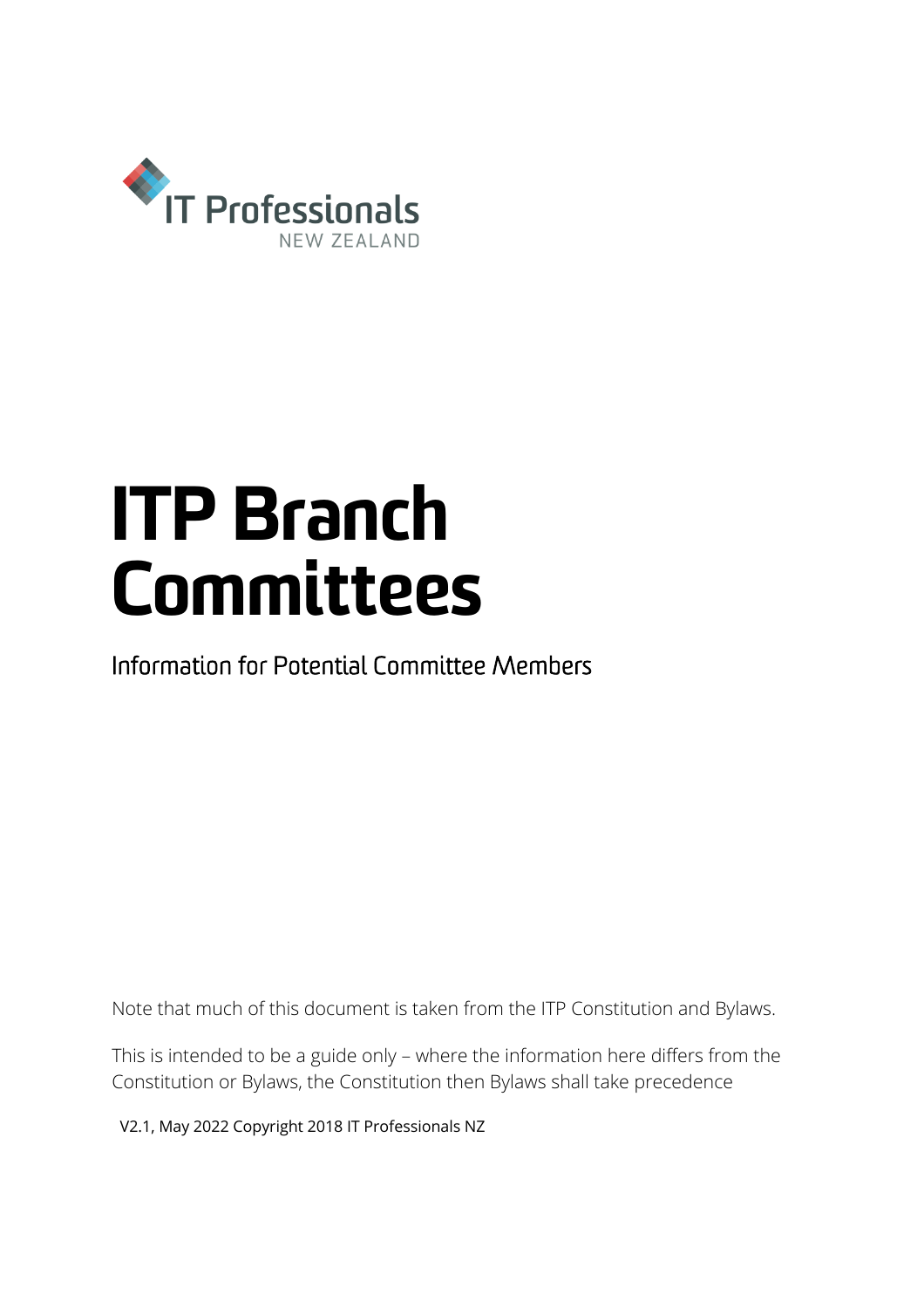# TABLE OF CONTENTS

| 1. INTRODUCTION                                     | $\overline{4}$          |
|-----------------------------------------------------|-------------------------|
| 2. DOCUMENTS GOVERNING ITP                          | 4                       |
| <b>ITP CONSTITUTION</b>                             | 4                       |
| <b>ITP BYLAWS</b>                                   | 5                       |
| POLICY DOCUMENTS                                    | 5                       |
| <b>BRANCH RULES</b>                                 | 5                       |
| <b>3. STRUCTURE OF THE ITP GROUP</b>                | 5                       |
| <b>STRUCTURE IN BRIEF</b>                           | 6                       |
| <b>4. BRANCHES OF ITP</b>                           | 7                       |
| <b>5. BRANCH COMMITTEES</b>                         | $\overline{\mathbf{8}}$ |
| <b>CO-OPTION</b>                                    | 8                       |
| <b>6. DUTIES OF BRANCH CHAIR AND OTHER OFFICERS</b> | 8                       |
| CHAIRPERSON                                         | 8                       |
| <b>BRANCH COMMITTEE MEMBER</b>                      | 9                       |
| <b>ACTIVE MEMBER</b>                                | 9                       |
| 7. DUTIES OF BRANCH COMMITTEE                       | 10                      |
| <b>CORE ACTIVITIES</b>                              | 10                      |
| SPECIFIC ACTIVITIES                                 | 10                      |
| TIME COMMITMENTS                                    | 11                      |
| <b>MEDIA ACTIVITY</b>                               | 11                      |
| DELEGATION                                          | 12                      |
| 9. BRANCH COMMITTEE VOTING PROCESS                  | <u>12</u>               |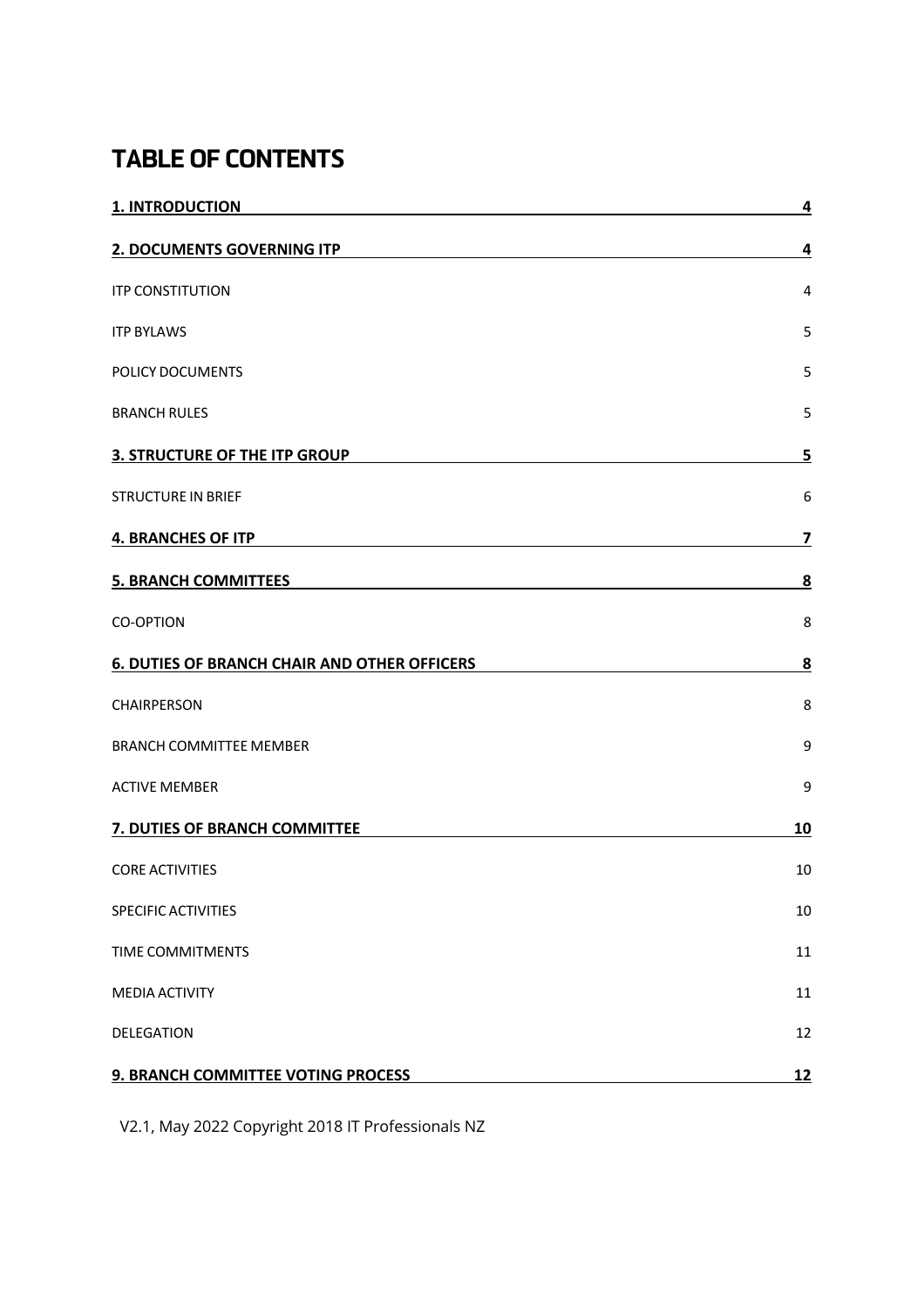| <b>ELIGIBILITY</b>                                | 13 |
|---------------------------------------------------|----|
| <b>10. COMMUNICATING WITH MEMBERS</b>             | 13 |
| <b>11. EVENTS</b>                                 | 13 |
| APPENDIX 1: ITP BYLAWS SCHEDULE 11 - BRANCH RULES | 15 |
| APPENDIX 2: ITP BYLAWS SCHEDULE 12 - E-VOTING     | 23 |

Still not sure? If you're not sure about anything after reading this guide, drop us a note hello@itp.nz and we'll be able to help.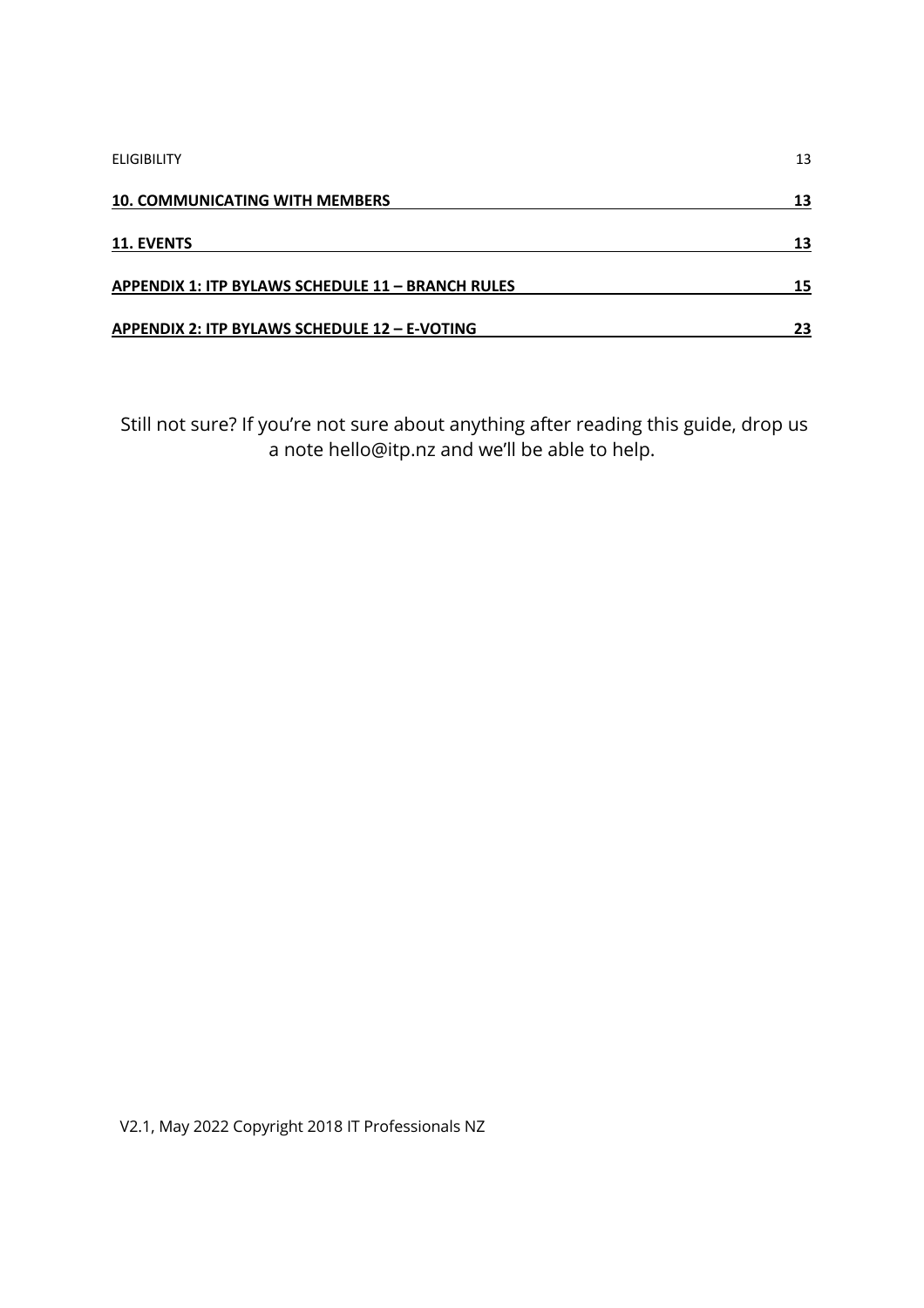# 1. INTRODUCTION

Welcome! We're really pleased you're considering putting your hand up to be on an ITP Branch Committee or Board – it's a great way to "give back" to the profession and really does make a difference to IT Professionals in your area. Here's some info that might be of assistance.

IT Professionals NZ (ITP) is the professional body of the tech sector and works to improve the education, professionalism and innovation of NZ's tech profession. We're a national organisation coordinated and operating across NZ. Strategic priorities and directions are set at the national level by the Institute's National Board and implemented by the CEO and National Operations team.

ITP's members are also allocated into "Branches" across New Zealand, determined by geographic bounds. These Branches each have a Branch Committee, the "front line" and liaison for the ITP in that area. The membership also appoints National Board members.

ITP Branch Committees are essential, and this document is intended to provide some insight into this role, help with expectations for those considering standing for the Committees, and give an understanding of the structures of the ITP for potential Branch Committee members.

# 2. DOCUMENTS GOVERNING ITP

There are four sets of documents that govern how ITP operates. It is important that Branch Committee members familiarise themselves with these documents.

### ITP CONSTITUTION

The ITP Constitution is the overall governing document for the Institute. The Constitution is a legally binding document that can only be changed during formally notified Special General Meetings. The Constitution is available on the ITP website.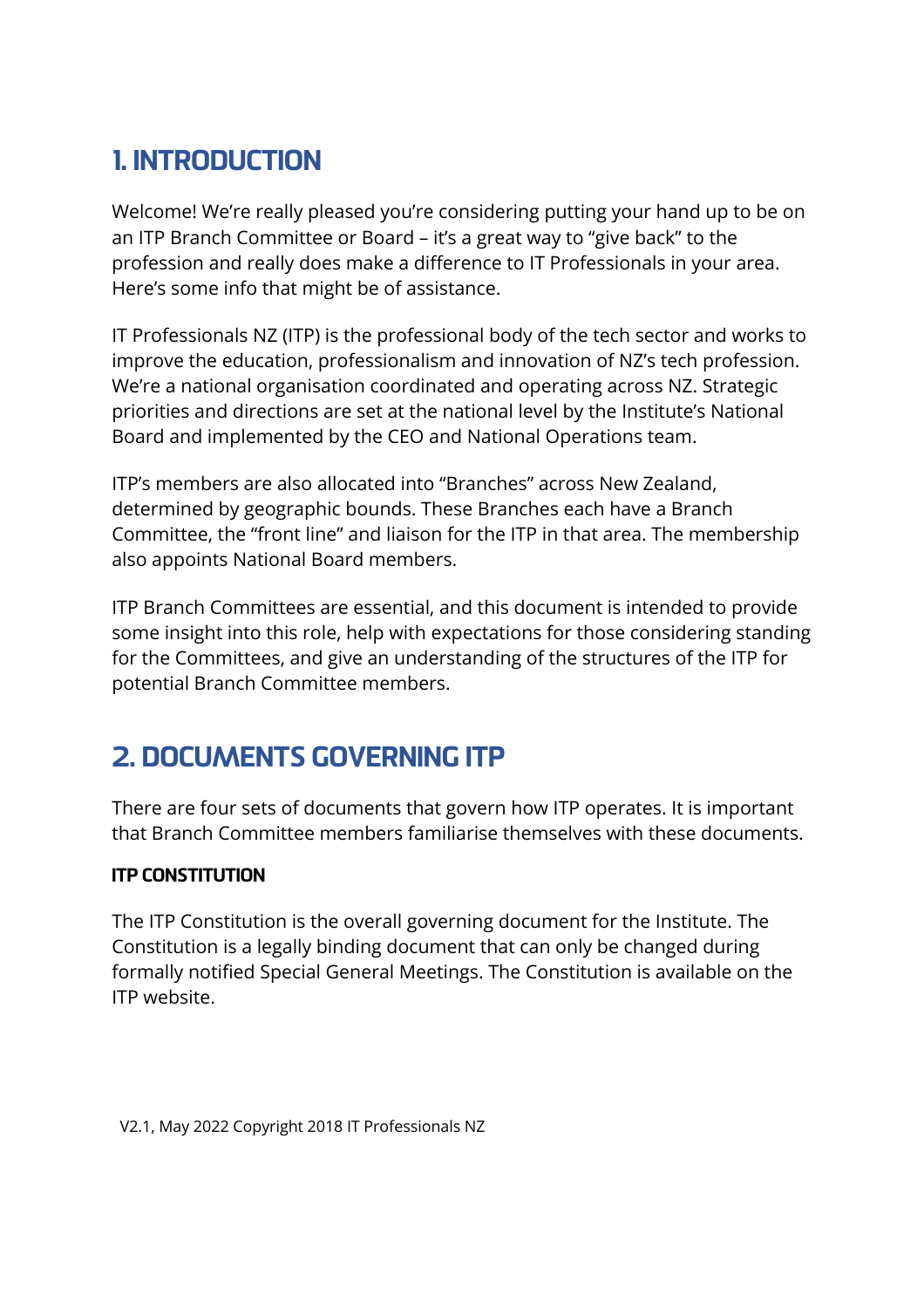### ITP BYLAWS

The Bylaws are set by a 2/3 majority of ITP's National Board and determine how the ITP should operate (including membership grades, how committees boards are formed, and many other structural and process matters). The Bylaws are available on the ITP website.

### POLICY DOCUMENTS

There are two types of policies – those that are set by the Board by motion (Structure Policies) and those set operationally to regulate those responsibilities (Operational Policies). The latter generally covers things like the nature and types of comms and policies for the Institute's staff and use of ITP equipment (such as vehicle policies, computer fair use, etc).

### BRANCH RULES

Schedule 11 of the ITP Bylaws contain the Branch Rules, outlining how branches are formed, positions established, communication and use of data, finances, etc. Branches may create additional rules as to how they operate, but these cannot overrule the Constitution or Bylaws.

# 3. STRUCTURE OF THE ITP GROUP

The "ITP Group" is made up of the ITP, plus a wholly-owned Subsidiary *Escrow NZ Ltd*.

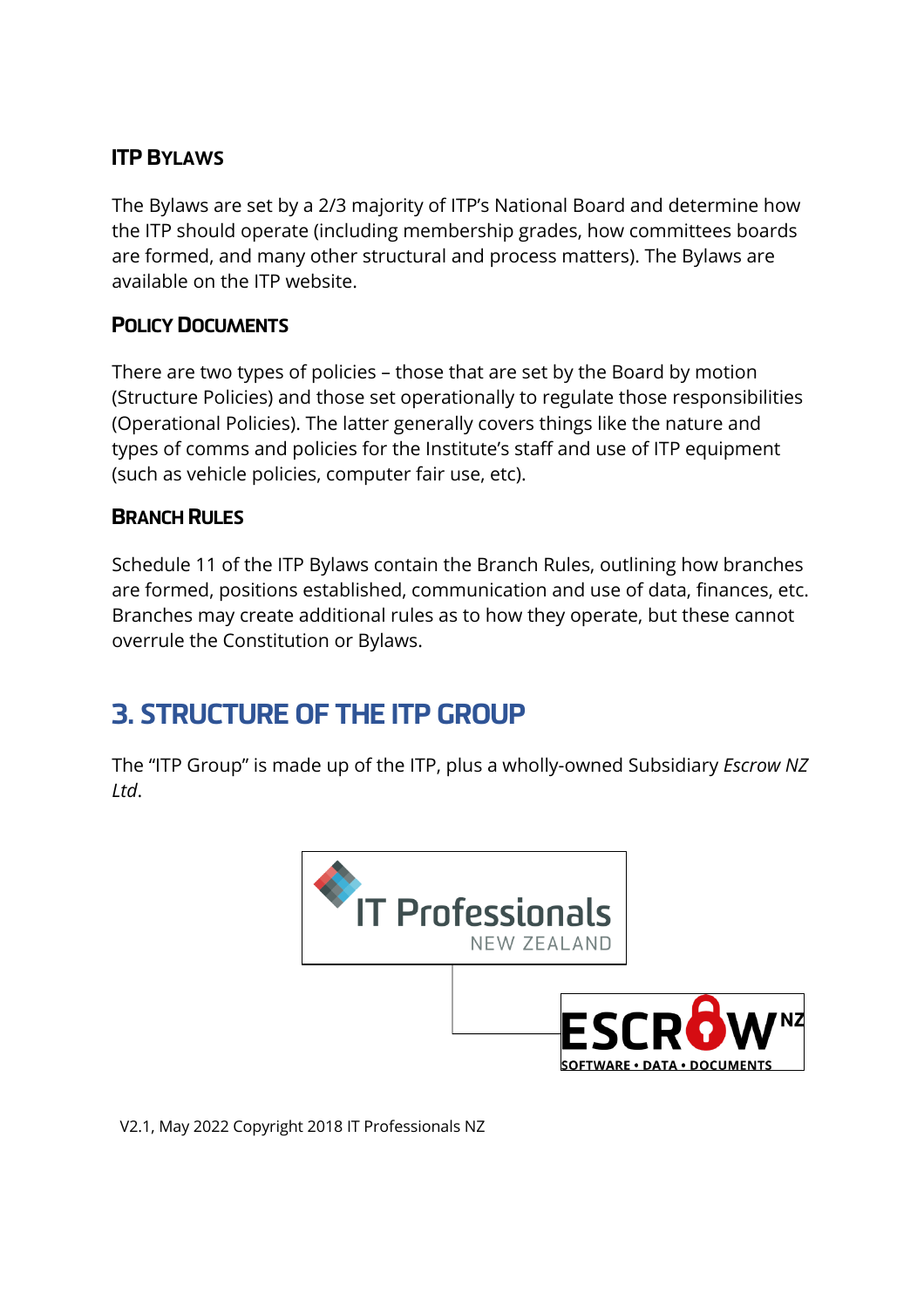It should be noted that Branch Committees have no direct relationship with the subsidiary company. As a separate legal entity, it has its own Board and is selfdetermining and self-running.

From a governance and operational standpoint, the following structure is in place:



### STRUCTURE IN BRIEF

The following statements describe this structure "in brief":

- The ITP National Board has **constitutional responsibility and control** of all aspects of ITP, including full control of all Institute funds.
- The National Board formally delegates responsibility for **operations and financial matters** to the Chief Executive, who reports back at regular Board Meetings.
- The National Board is made up of a Board Members appointed by the membership, plus a President (Board Chair) and Deputy President appointed by the Board.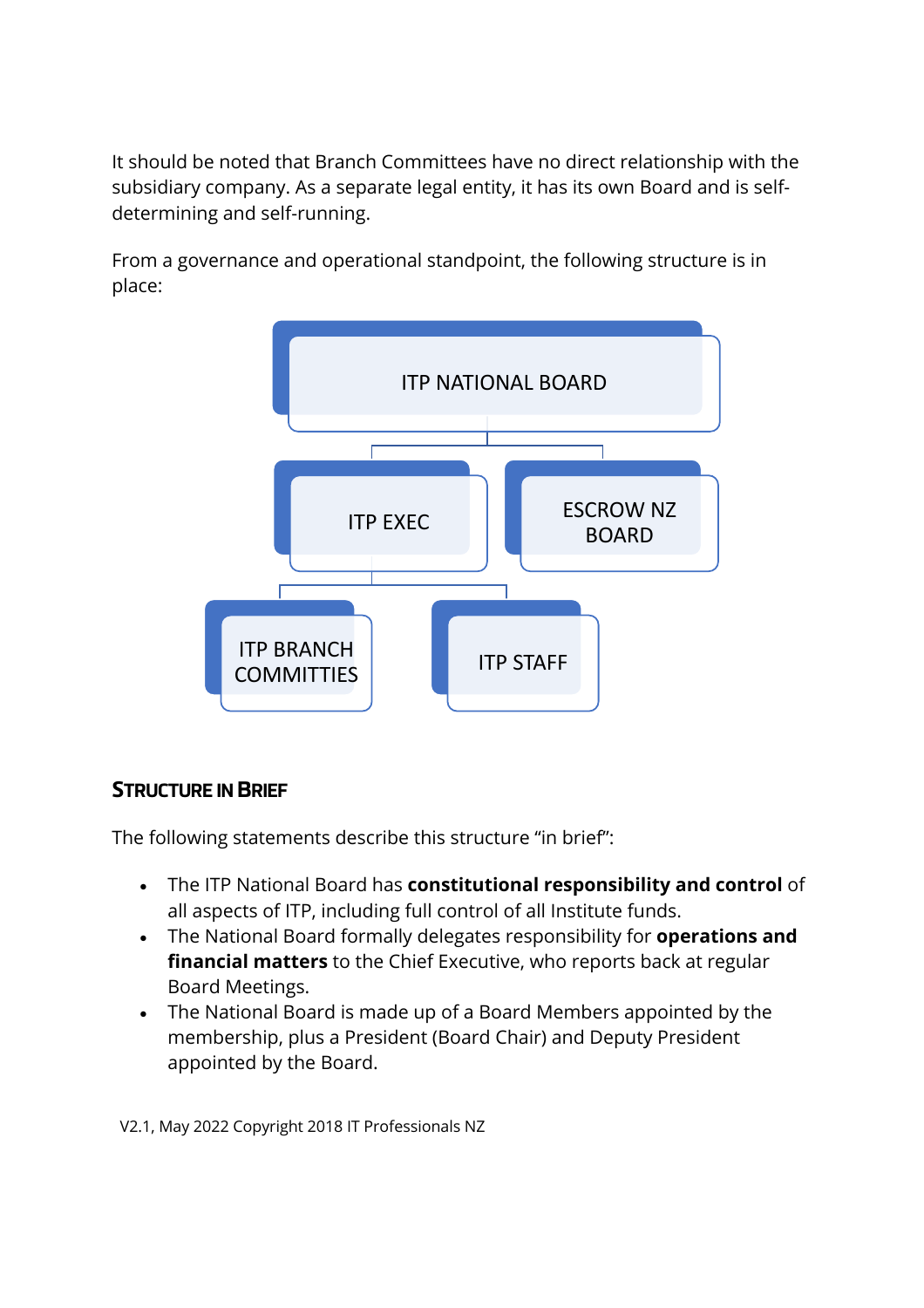- As well as leadership responsibilities, the Chief Executive plays a constitutional role as the **Secretary of the Institute**, and attends all Board Meetings in a non-voting capacity.
- The Chief Executive **employs all staff** (plus regional coordinators). The national office of the Institute is in Wellington.
- The Institute has eight volunteer-run **Branch Committees**. These are responsible to the National Board however are more or less selfdetermining (within the restraints of a Board- approved budget and the Institute's objectives).
- **ITP is a single nationwide organisation, not a federated body**. This means that while Branch Committees operate somewhat autonomously, they are part of the larger organisation. It's essential they operate at all times in collaboration with the rest of the Institute rather than as a separate or standalone regional group.
- **Branches are constitutionally responsible to Board**, hence operationally and financially responsible to the CEO (although in practice this relationship isn't as clear cut – often the CEO and operations team work together with, and support, the branches).
- The subsidiary, *Software Escrow (NZ) Ltd*, has an independent Board, responsible to ITP as Shareholder. Branch Committees have no direct relationship with the company.

# 4. BRANCHES OF ITP

There are currently eight Branches of ITP:

- Auckland
- Wellington
- Christchurch
- Hamilton
- Tauranga
- Palmerston North
- Nelson
- Dunedin

Branches are volunteer-run and don't have a physical office (although often ITP can make some facilities available where possible). ITP provides a part-time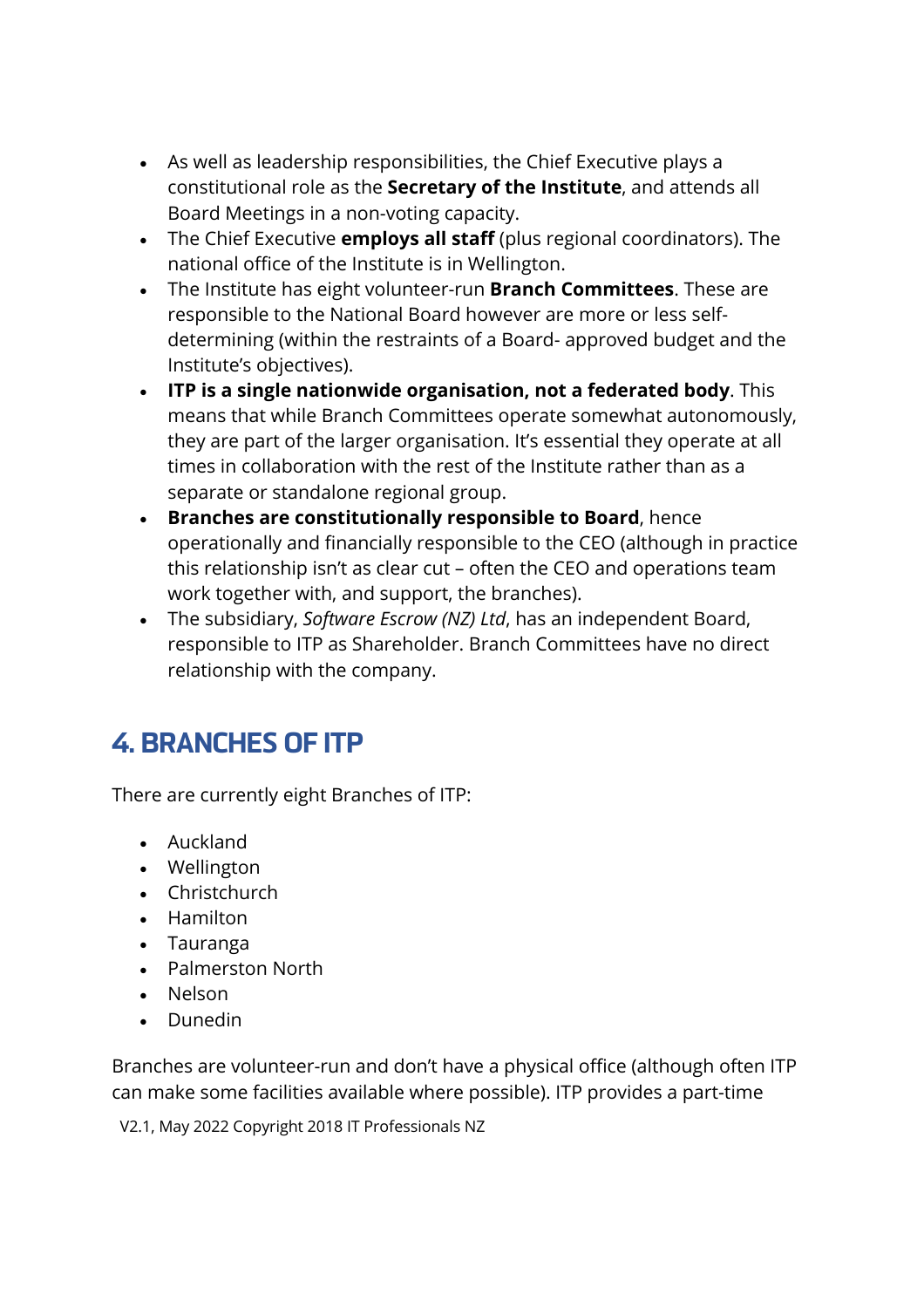Regional Coordinator to assist in larger branches with high membership (ie Auckland and Wellington) and occasionally in new branches. All other branches are supported by the National Operations Team.

# 5. BRANCH COMMITTEES

Each Branch has a Branch Committee that operates with a branch Chair, and Committee members (up to a total of up to 8 including the Chair). Half of the committee positions are elected via electronic elections each year, all for a 2 year term.

The process for Electronic Voting is set out in Schedule 12 of the ITP Bylaws (Appendix 2 of this document). Members of the ITP National Board (elected from the membership at large) are also automatically ex-officio full voting members of their local branch committee.

The Chair and any other roles the Committee wishes to establish (such as a Deputy Chair, Secretary etc) are appointed at the first meeting of the Branch Committee from those elected.

Casual vacancies are dealt with in accordance with the Branch Rules (Schedule 12 in the Bylaws).

### CO-OPTION

While elected members must be associate or full members, there is provision for co-option of any members of any grade by the Branch Committee as required. Often this is used (for example) to co- opt a Student Representative.

# 6. DUTIES OF BRANCH CHAIR AND OTHER OFFICERS

The duties of Branch Officers are specified in the Branch Rules (ITP Bylaws Schedule 11). All Officers and ex officio members of the Committee are also expected to participate in the core activities of the Branch.

### **CHAIRPERSON**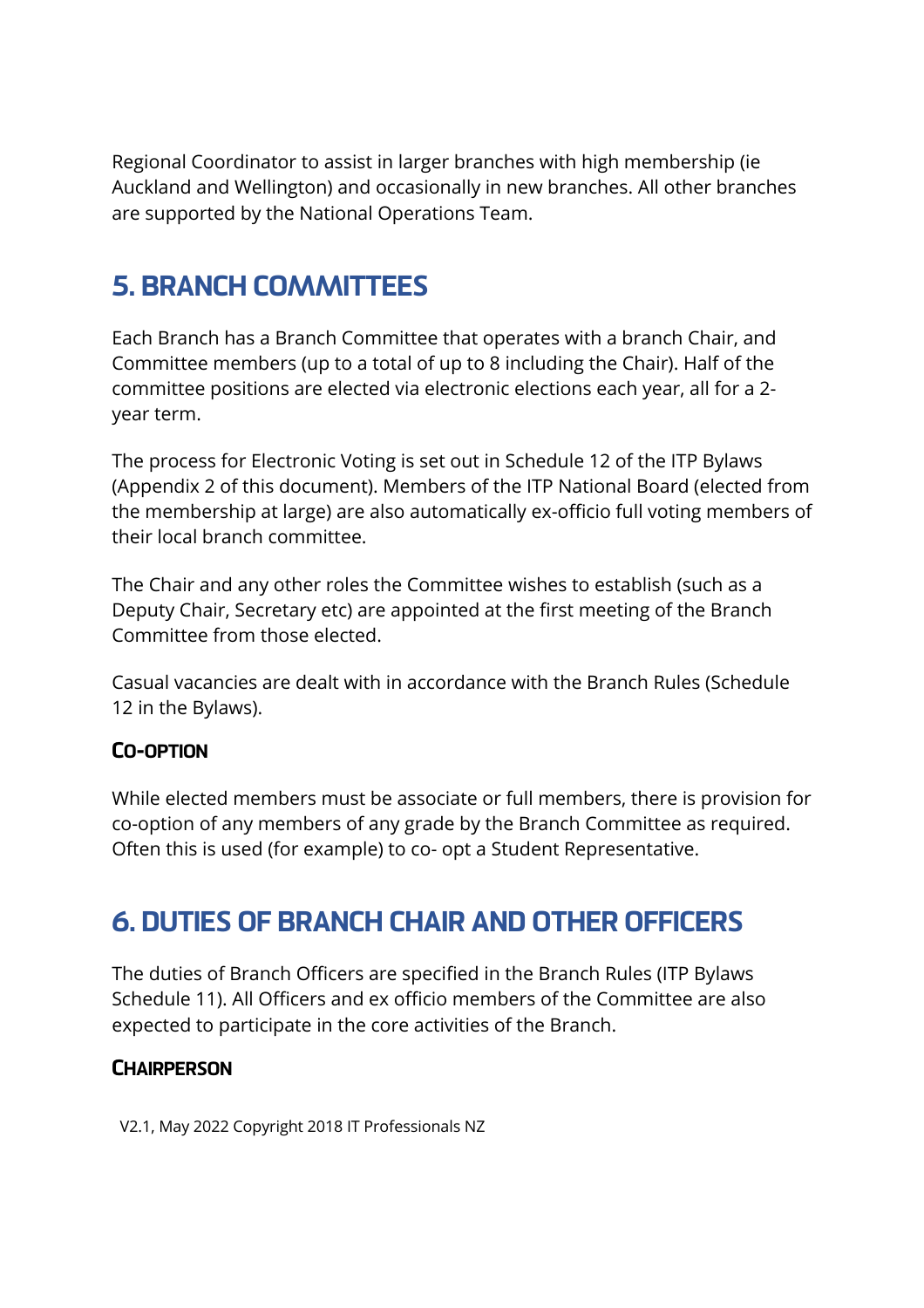The Chairperson presides at all formal Meetings of the Branch and Branch Committee. In the absence of the Chairperson the Deputy Chairperson (if appointed) chairs, or any other member of the Committee elected from those present to chair the Meeting.

The Chairperson's role is far more than that, however – they are often seen as the key local representative and liaison of the Institute, as well as general catherder for the Committee.

Selecting the right Chairperson is absolutely pivotal to the success of the Branch.

The branch committee may also choose to appoint other Officer roles, such as a Deputy Chair, Secretary, Treasurer etc.

#### BRANCH COMMITTEE MEMBER

Branch Committee Members not holding Officer roles still have a very important role. In most circumstances, Committee Members take on a "portfolio" covering specific areas.

Committee Members are also crucial for the successful operation of ITP events and other activities. 5

#### ACTIVE MEMBER

The basis for the definition of an 'active' member of a Branch Committee or National Board is the requirement in the Constitution for attendance at Committee or Board meetings. There is a presumption of participation in other activities for the Branch Committee or Board.

An Active Branch Committee member is one who attends 70% of Branch Committee meetings each year and who participates in facilitating specified Branch activities for members.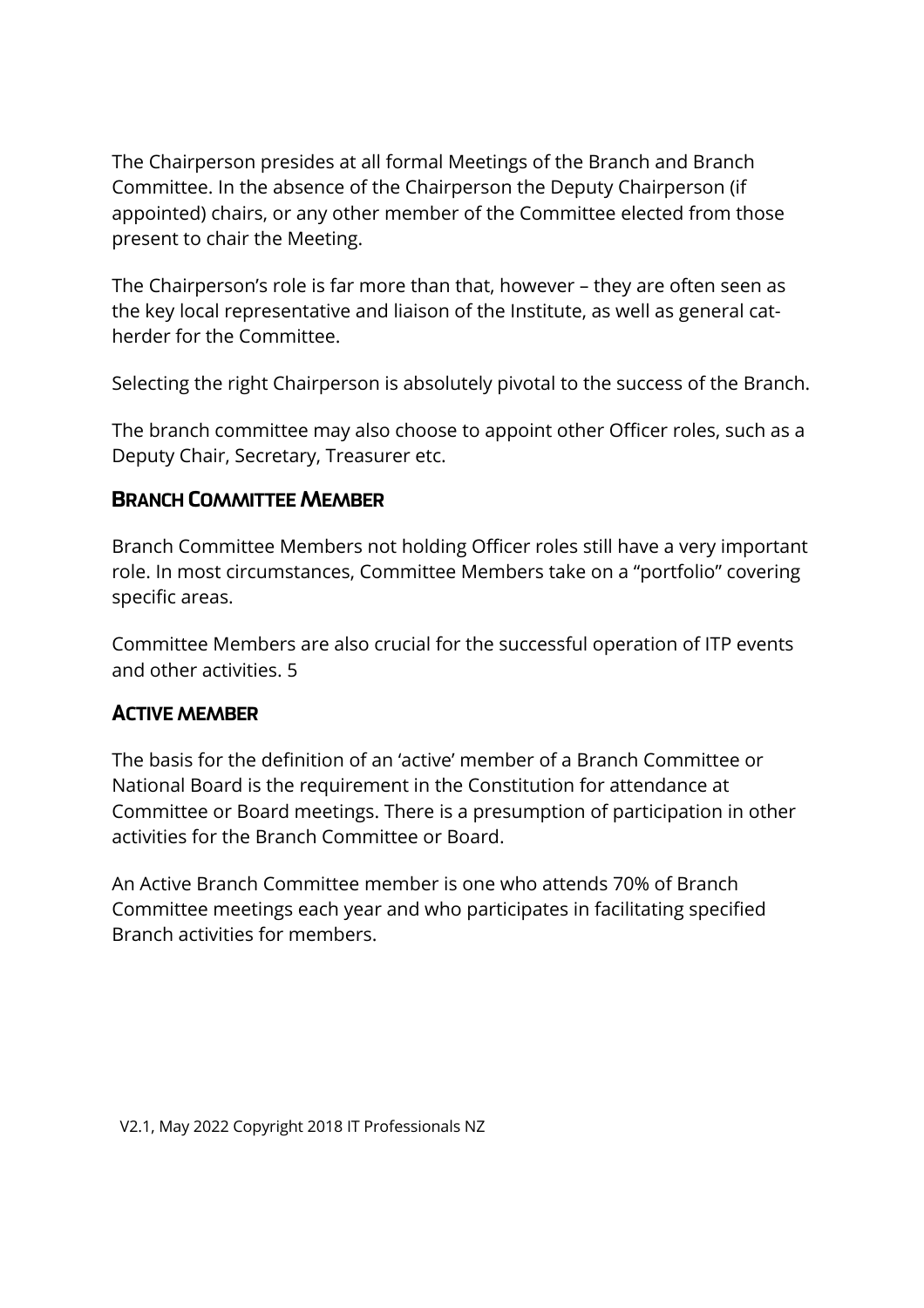# 7. DUTIES OF BRANCH COMMITTEE

### CORE ACTIVITIES

These are specified in the Branch Rules (Schedule 12), guided by Clause 3 of the Constitution. All Committee members are expected to participate in the core activities of the Branch.

Generally speaking, this includes:

- Representing ITP to local industry and others, and being the local liaison to the Institute
- Coordinating and assisting with local ITP events
- Promoting and advancing Institute activities and initiatives
- Raising awareness of ITP as an organisation who we are and what we do

There are some very important separations in place between Branch Committees and some of the professional activities of the Institute, such as Certification and Degree Accreditation. In these circumstances Branch Committees may assist with consultation activities, but cannot and should not influence ITP policy or the structure or nature of these professionally run programmes.

These roles are not arduous, however a successful Branch Committee must be made up of proactive and energetic professionals keen to make a difference in their local community. There really is no room for spectators on branch committees.

### SPECIFIC ACTIVITIES

All members of the Branch Committee undertake specific activities (which may be at local or national level) in addition to core activities, to further the interests of the Branch, Institute and their local ICT community. These activities are discussed at the first committee meeting following appointment of a new Committee and then on an on-going basis.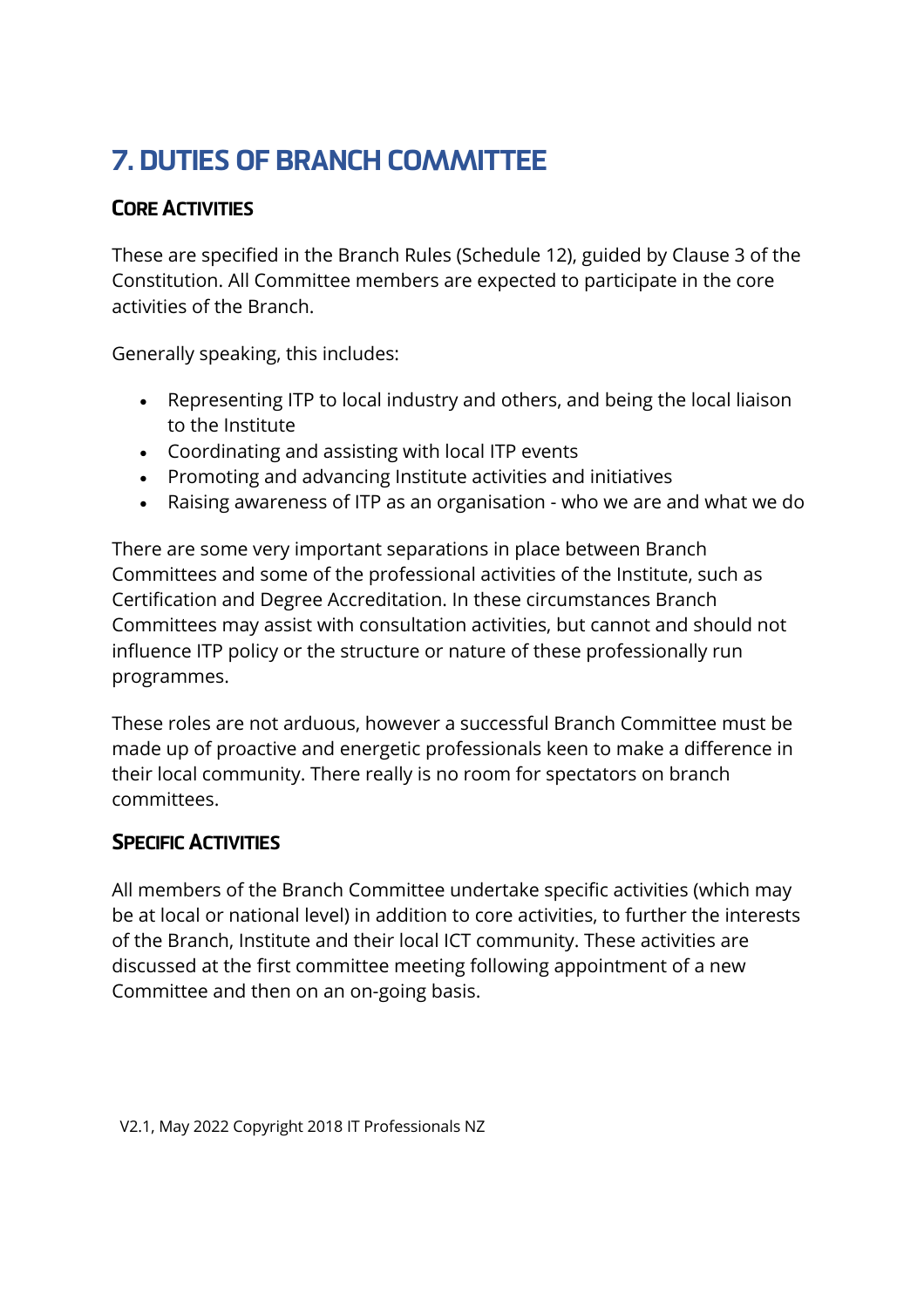### TIME COMMITMENTS

The contribution levels can vary dramatically depending on location (with the larger centres running considerably more events), committee makeup, level of activity, and other factors.

Generally speaking, the time commitment for Committee Members is only a couple of hours a month plus helping out at ITP events. Obviously other communications and "thinking" occurs in addition to this.

The Chair role does require extra, with a fair amount of other activity occurring on an on-going basis and additional meetings locally and nationally plus following up on other committee members.

Again, this varies from Branch to Branch but good rule-of-thumb would be:

- Chair 5-6 hrs/month
- Committee Member 2-3 hrs/month This is in addition to assisting at ITP events (not all Committee members need attend all events).

Some choose to contribute far more than this, which is always appreciated and contributes significantly to the success of the Branch and Institute, however there is no expectation to do so.

Tech is a busy industry, and almost everyone serving on Branch Committees have busy periods where their contribution can be somewhat limited. This is expected in voluntary roles, however it is also imperative that during these times the member makes provisions with another committee member to complete any responsibilities they have.

### MEDIA ACTIVITY

All media activity is coordinated through the Chief Executive's office to ensure a consistent and formal message from ITP. This is extremely important.

In general, Branch Chairs may discuss local activities with media (for instance, inviting media to events etc) but should refrain from discussing policy matters, referring these questions to the Chief Executive.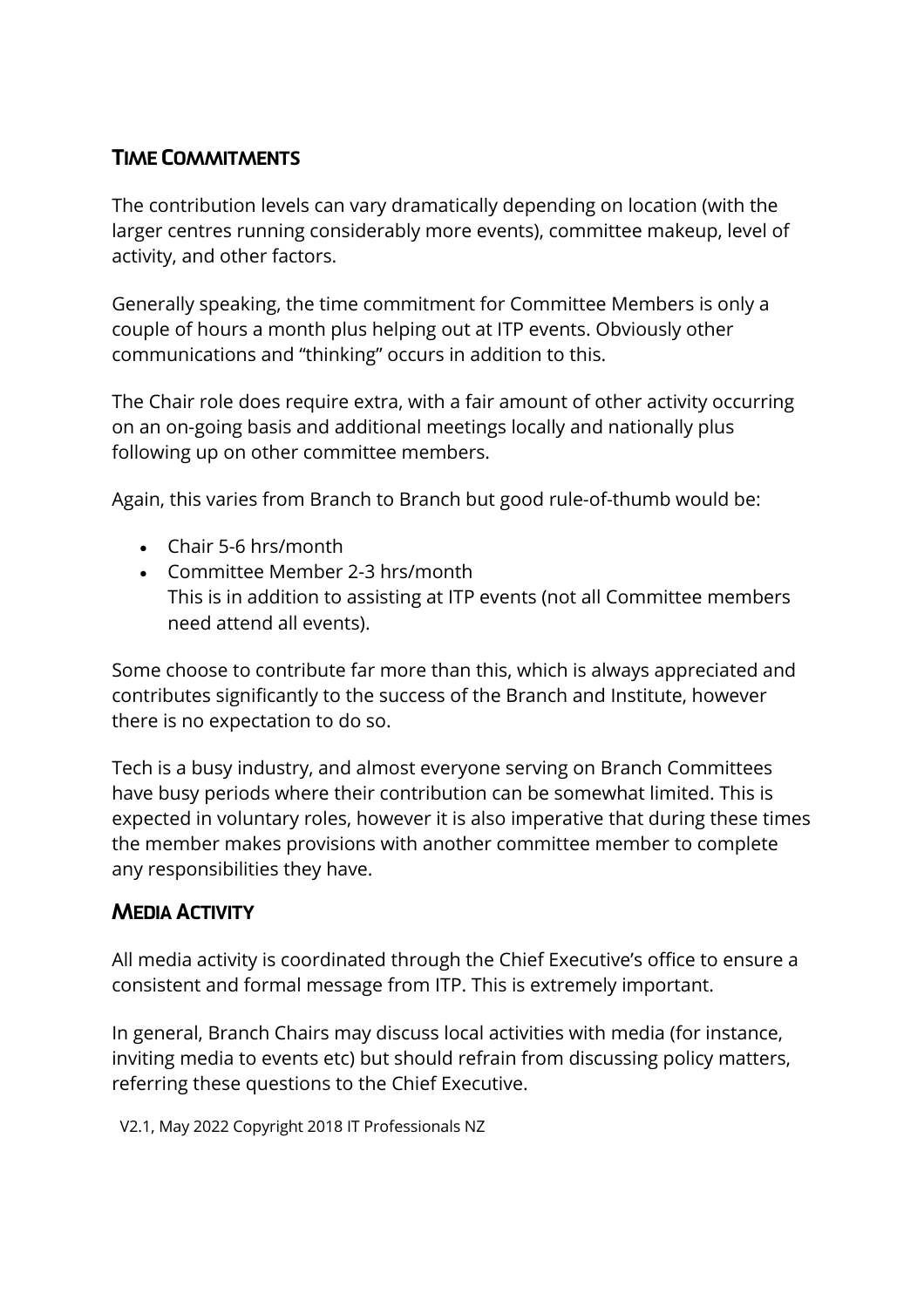In some circumstances a Branch Chair (or other senior officer) will be authorised to discuss specific activities or policies, however such authorisation will be in writing and should never be assumed.

### **DELEGATION**

As with all Committee structures, it's absolutely imperative that a Branch Committee conduct their affairs by delegation to their Committee members.

Important decisions must be made by the committee, but then the committee member(s) responsible should be left to get on with completing their tasks. Running all affairs of the Branch by Committee results in a far heavier workload than necessary on all Committee Members, a far slower pace, plus a lack of accountability on individuals to deliver.

# 9. BRANCH COMMITTEE VOTING PROCESS

The full process for electing Committee Members is outlined in Schedule 13 of the ITP Bylaws (reproduced as Appendix 2 in this document).

In short:

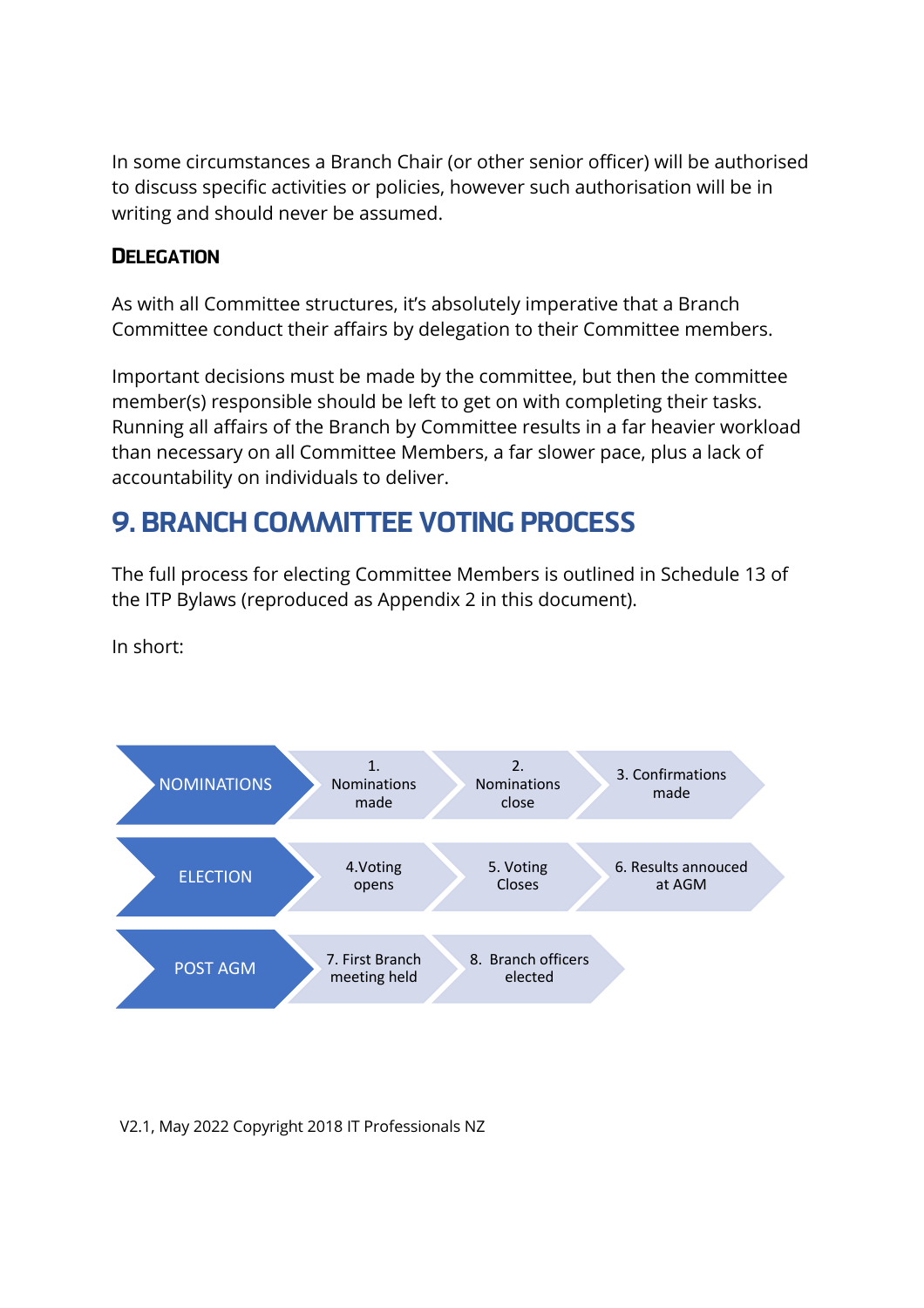### **ELIGIBILITY**

The following Eligibility Rules apply:

- 1. Any member of any grade may nominate individuals to Branch **Committees**
- 2. Associates, Members and Fellows may be nominated to Committees
- 3. Only Members and Fellows may stand for the National Board
- 4. Only Professional Members (Member, Fellow) may vote at Elections

Note that members of **ANY** grade may be *co-opted* to Branch Committees by that committee.

# 10. COMMUNICATING WITH MEMBERS

All communication is completed through the Institute's communication channels (which properly handle opt-in/opt-out, privacy, etc). The exception is new members (who should be contacted individually and invited to the next event).

To ensure we comply with anti-spam and other privacy laws, under no circumstances may any Branch Committee or individual maintain a separate database or record of members.

There are guidelines around communications, outlined in the Branch Rules. Generally speaking we try to limit the amount of emailed communications. In all circumstances the value of communication to the recipient (rather than the sender) is regarded as the most important factor in determining whether bulk communication should be sent.

# 11. EVENTS

There is separate guidance outlining the streamlined process for running events, however the following base considerations should be observed:

• One of the key tasks of most Branch Committees is organising and supporting events for the local IT community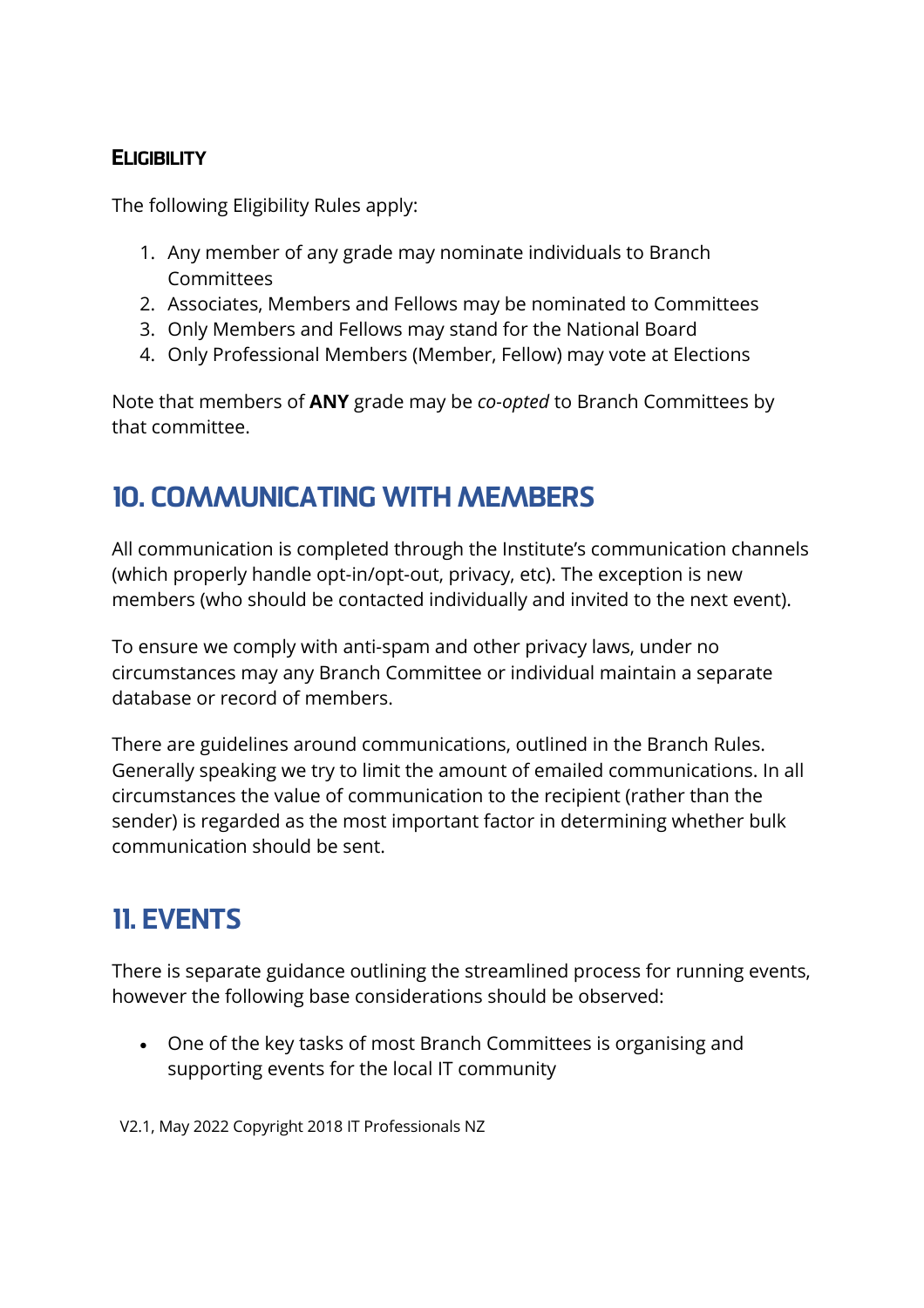- As an independent professional body, it is not acceptable to run salestype presentations or presentations promoting any company or product. Events should be objective
- ITP HQ organises a National Event Series, sending one presenter around all other branches. This is approximately every two months, although not all speakers will attend all branches. The separation of tasks is:
	- $\circ$  ITP HQ is responsible for the logistics up until the day of the event, including:
		- Vetting and arranging the speaker and assembling the synopsis
		- $\blacksquare$  Promoting and advertising the events
		- $\blacksquare$  Organising the venue and catering, in conjunction with a nominated member of the Branch Committee
		- Arranging flights and accommodation as required

o The Branch Committee handles everything on the day, including:

- $\blacksquare$  Meeting the speaker, and assisting them with technology etc
- Coordinating with the venue on the day
- $\blacksquare$  Managing the event logistics (including name badges etc)
- $\blacksquare$  Welcoming attendees, and thanking the speaker at the end (open and close)
- Any other logistics on the day of the event
- ITP HQ also operates a nationwide training workshop programme. The Branch Committee do not need to assist with the logistics of these events.
- Event notices use a consistent and standard format, and are sent out by ITP HQ in collaboration with the Branch Committee.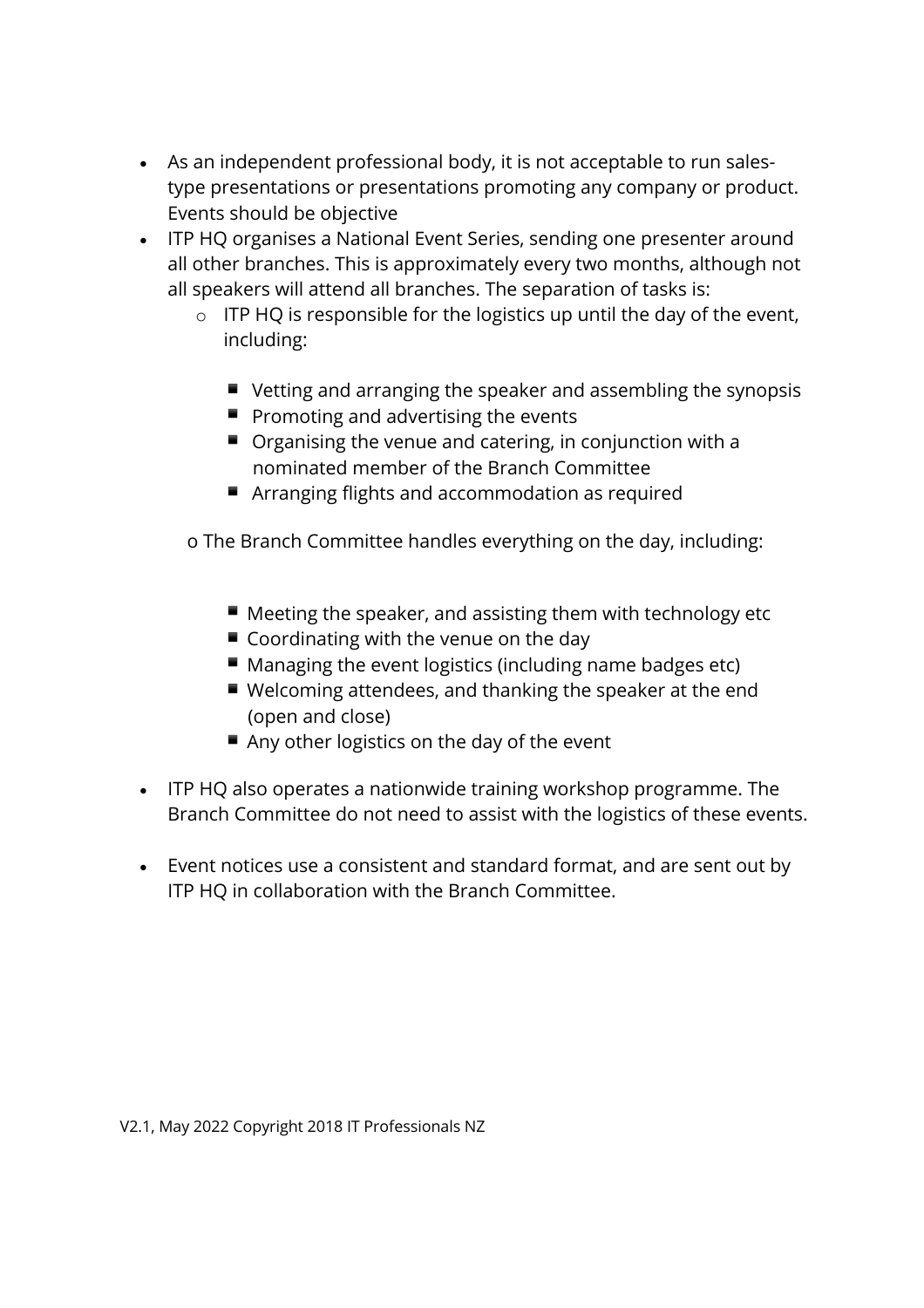# APPENDIX 1: ITP BYLAWS SCHEDULE 11 – BRANCH RULES

#### Preamble

The following Schedule shall determine how Branches of the Institute should operate. As per the IITP Constitution, Branches may adopt additional rules as they see fit, provided they are not in conflict with the IITP Constitution or Bylaws including this Schedule.

A Branch of the Institute of IT Professionals NZ Inc., hereinafter referred to as the 'Institute', having been set up by the Board in accordance with the Constitution, shall be bound by these rules. These rules shall be read in conjunction with the Constitution and Bylaws of the Institute.

#### **1. Purpose of the Branch Committee**

1.1 The purpose of a Branch Committee is to:

1.1.1 Represent IITP to local industry and others, in conjunction with the National Operations Team, and be the local liaison to the Institute

- 1.1.2 Coordinate and assist with local IITP events
- 1.1.3 Promote and advance Institute activities and initiatives
- 1.1.4 Raise awareness of IITP as an organisation

1.1.5 Feeding the needs of local industry and profession back to IITP leadership

#### **2. Membership**

In these rules the words "Branch Member" or "Branch Members" refer to those Members of the Institute who are recorded as being assigned to the Branch in the Institute's Register of Members and are current financial Members, as determined by the Secretary of the Institute.

#### **3. Election of Branch Committees**

V2.1, May 2022 Copyright 2018 IT Professionals NZ 3.1 Prior to the Annual General Meeting of the Institute, the Institute shall hold a ballot and members of the Branch shall elect members, in accordance with the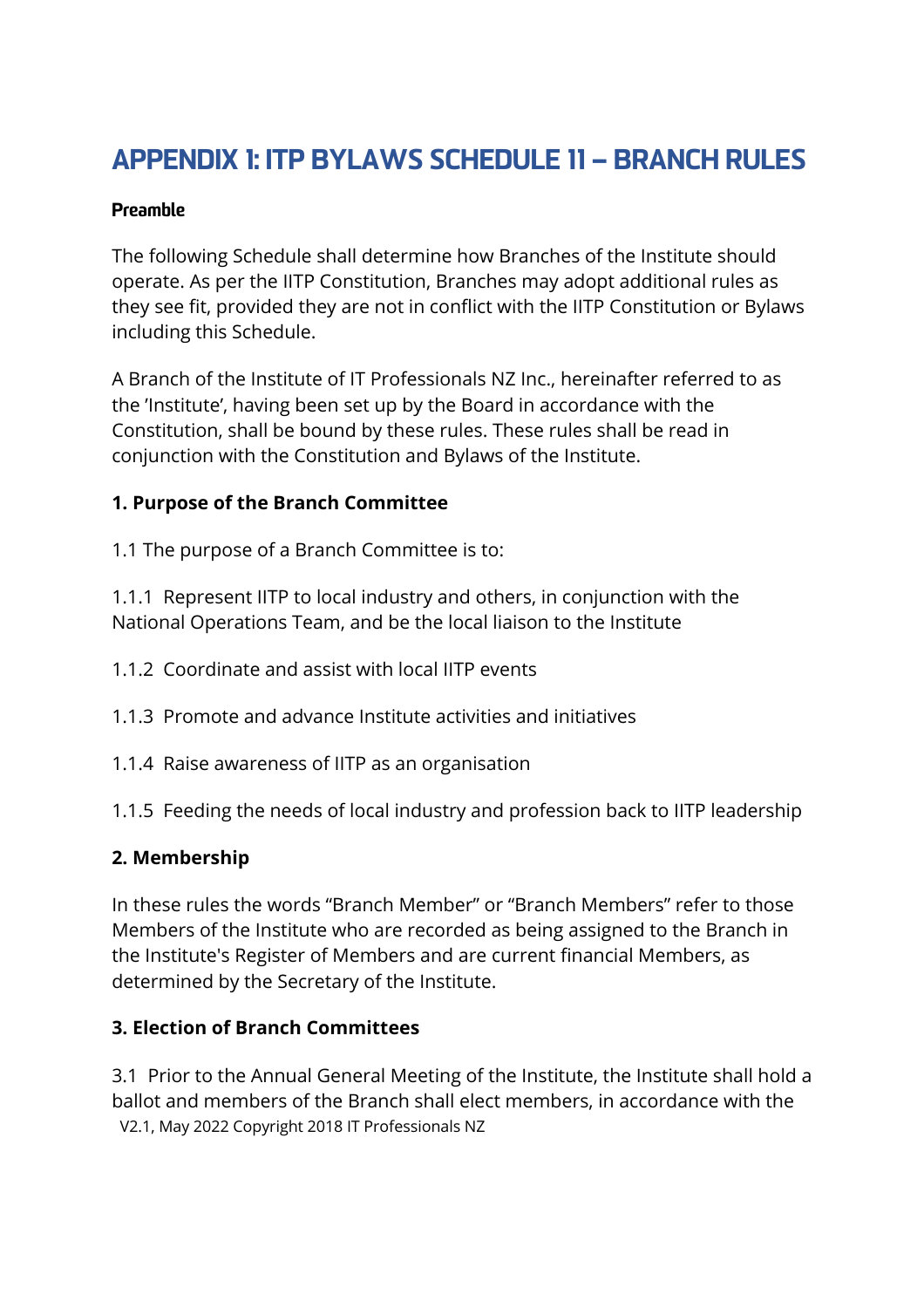Constitution, to fill any and all vacant Branch Committee positions. All Branch Committee positions shall be considered vacant except where the term of a current Committee Member has not concluded as per clause 3.4 below.

3.2 All financial members of the Institute may stand for election to a Branch Committee.

3.3 The Branch Committee shall consist of not less than four (4) and not more than eight (8) Members.

3.4 Committee Members shall be deemed elected when the result of the prior ballot is formally declared at the Institute's AGM by the Chair of the meeting, and shall hold office for two years.

3.5 From time to time when the number of positions to be vacant in any Branch Committee will be significantly more or less than 50% at the following election, the Society Secretary shall determine, via a witnessed random means such as a coin toss, one or more incoming Branch Committee positions that will carry a reduced term of one year to re-establish an approximate ratio of 50% of Branch Committee positions falling vacant at each annual election.

3.6 A member of a Branch Committee shall not be eligible to stand for election immediately following six consecutive years' service.

3.7 Notwithstanding clause 3.6 above, any Branch Committee member who has reached their term limit shall still be eligible to fill a casual vacancy, be co-opted onto a Branch Committee in a non-voting role, or stand for election in a byelection, and their consecutive service count shall reset following any election in which they did not participate (other than while serving on the Branch Committee).

### **4. Conduct of Elections**

Nominations for positions to be elected may be in writing and the acceptance of the nominee will be indicated either by their signature or by another method specified prior to nominations opening.

### **5. Re-Election of Committee Members**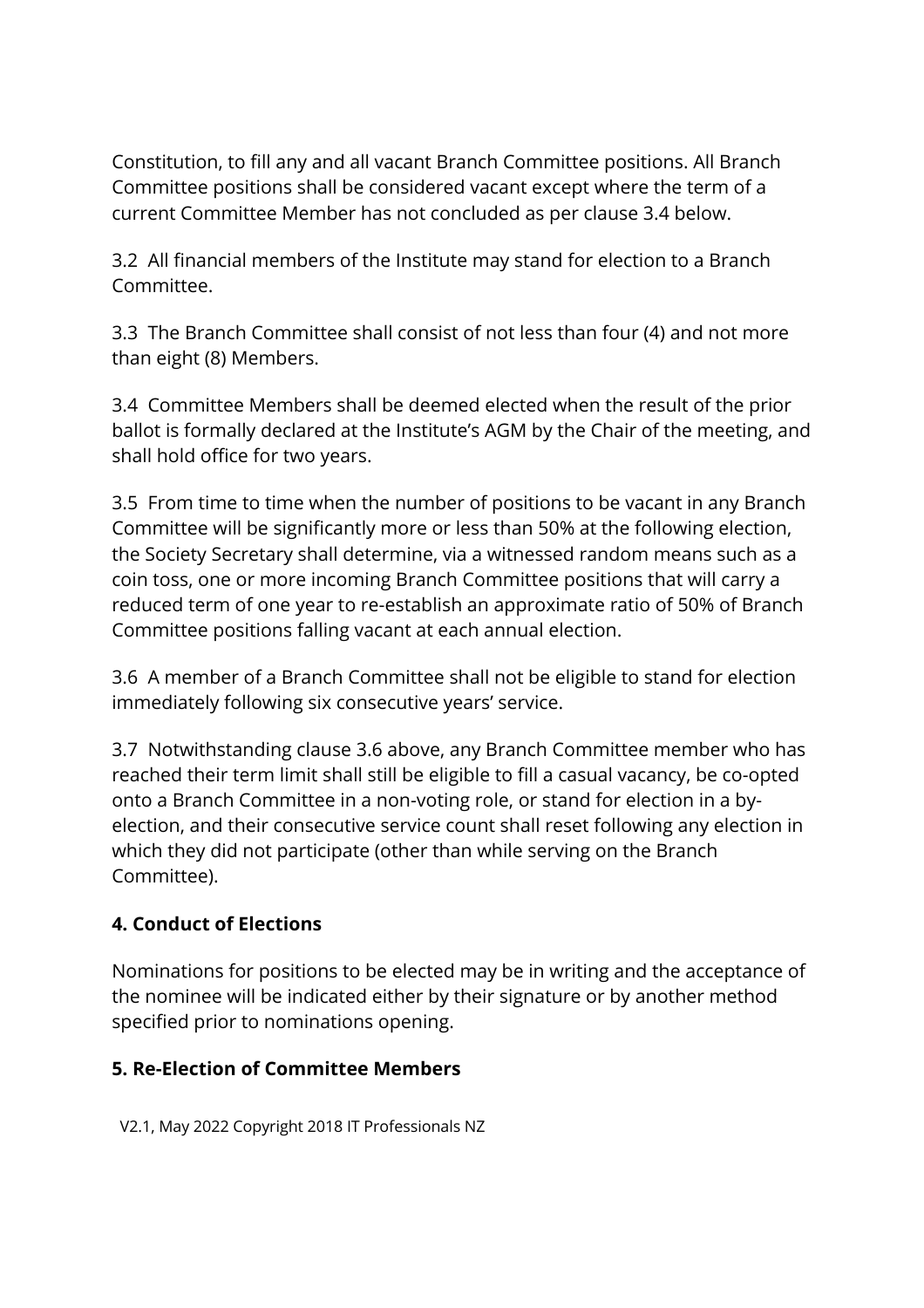All Members of the Committee shall hold office from the conclusion of the AGM at which they were elected until the conclusion of the AGM two years from then and shall be eligible for re- election subject to, and except where prohibited by, clauses 3.5 and 3.6 above.

### **6. Casual Vacancies**

The Branch Committee may appoint any eligible Branch Member to fill any Casual Vacancy of Branch Committee Members.

### **7. Co-option**

The Branch Committee may co-opt any Branch Member to the Branch Committee in a non- voting capacity for a specified period of time if it considers this necessary or desirable to further the interests of the Branch.

#### **8. Duties of the Committee**

8.1 At their first meeting following the AGM the Branch Committee shall appoint one of their own into each of the Branch Officer roles:

8.1.1 Chairperson of the Branch Committee, who must be a Full Member or Fellow

8.1.2 Any other positions the Committee feels should be filled, such as an individual to complete minutes of meetings.

8.2 The Branch Committee may also appoint a Branch Membership Officer, who:

8.2.1 will receive a monthly report with details of members assigned to the Branch who have joined or left the Institute;

8.2.2 may contact each new member, or arrange other members of the Branch Committee to contact each new member, to welcome them to the Institute and invite them to the next local event;

8.2.3 will have access to the section of the membership database related to that Branch, including contact details of members; and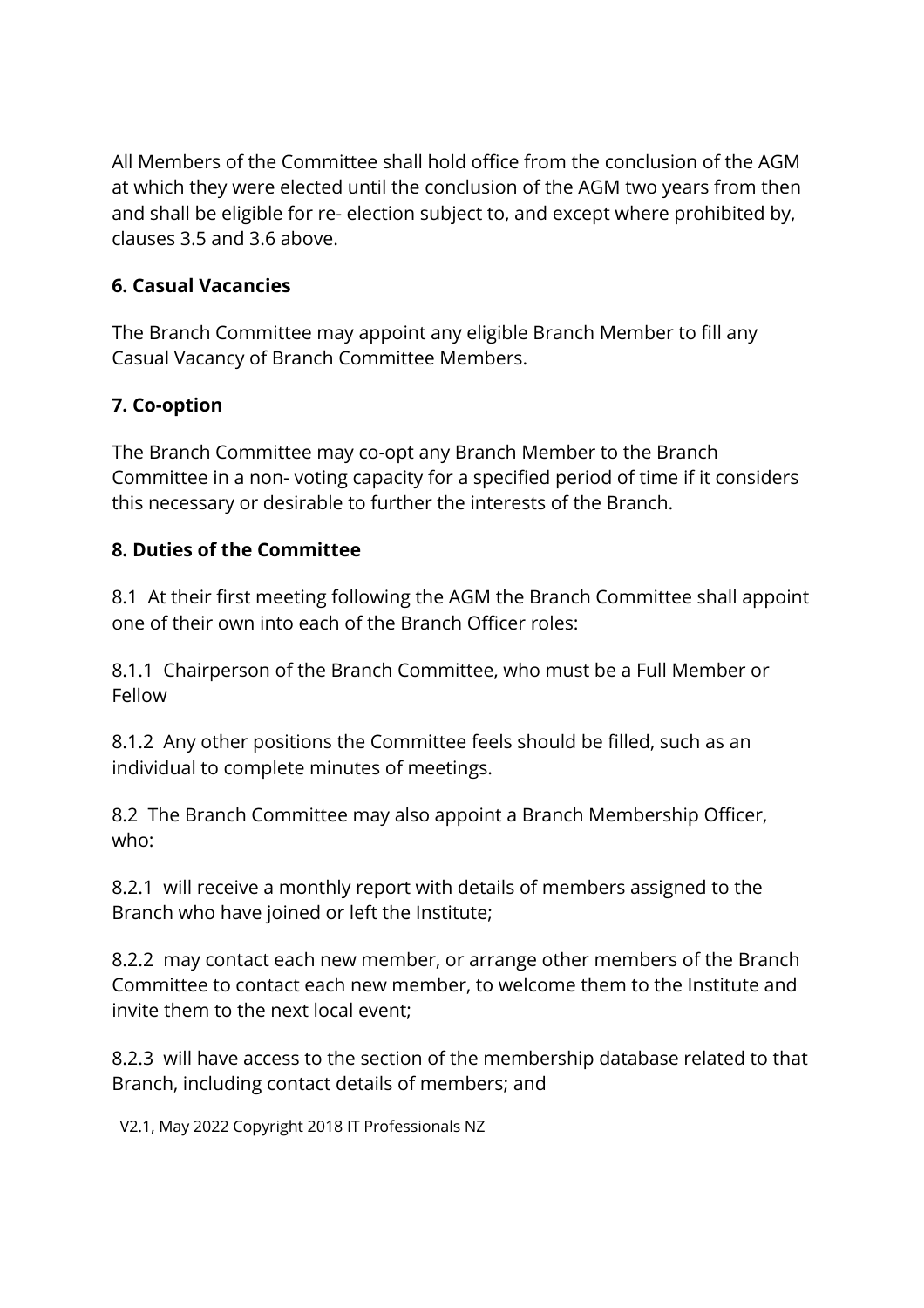8.2.4 in all cases such as the above, will be aware of, uphold, and attest to upholding, section 9 of this schedule below (*Management of Member Information*)

8.3 The Branch Committee shall arrange for events, discussion groups, seminars and other activities for the benefit of the Members in fulfilment of the objects of the Institute as set out in Clause 3 of the Constitution of the Institute and as detailed in the current approved Branch Business Plan.

8.4 Committee Meetings shall be held as necessary to conduct the affairs of the Branch but generally at least once every two months. At ordinary Committee Meetings for which seven days' notice must be given, one half of the Branch Committee shall form a quorum. Special Committee Meetings may be held with less than seven days' notice, but with a quorum of two thirds (2/3) of Committee Members.

8.5 Brief minutes of all Committee Meetings must be kept, recording at least the decisions and actions agreed and assigned to individuals. These must be maintained by the Branch.

8.6 Branches must consider Health and Safety requirements for events and other activities as per guidance from IITP National Operations. As a minimum:

8.6.1 Branches must explicitly consider and document any health and safety risks associated with local events, along with any steps to mitigate these risks, using the template provided by IITP National Operations; and

8.6.2 Details of any injuries or accidents that occur at IITP events, however minor, must be sent through to IITP National Operations to enter into the IITP Incidents Register.

#### **9. Management of Member Information**

9.1 From time to time Committee members may be privy to the contact, personal, and other details of members and other individuals (called "Information" within this section), and have a legal and ethical responsibility to ensure this Information, both electronic and otherwise, is handled appropriately while also being adequately protected.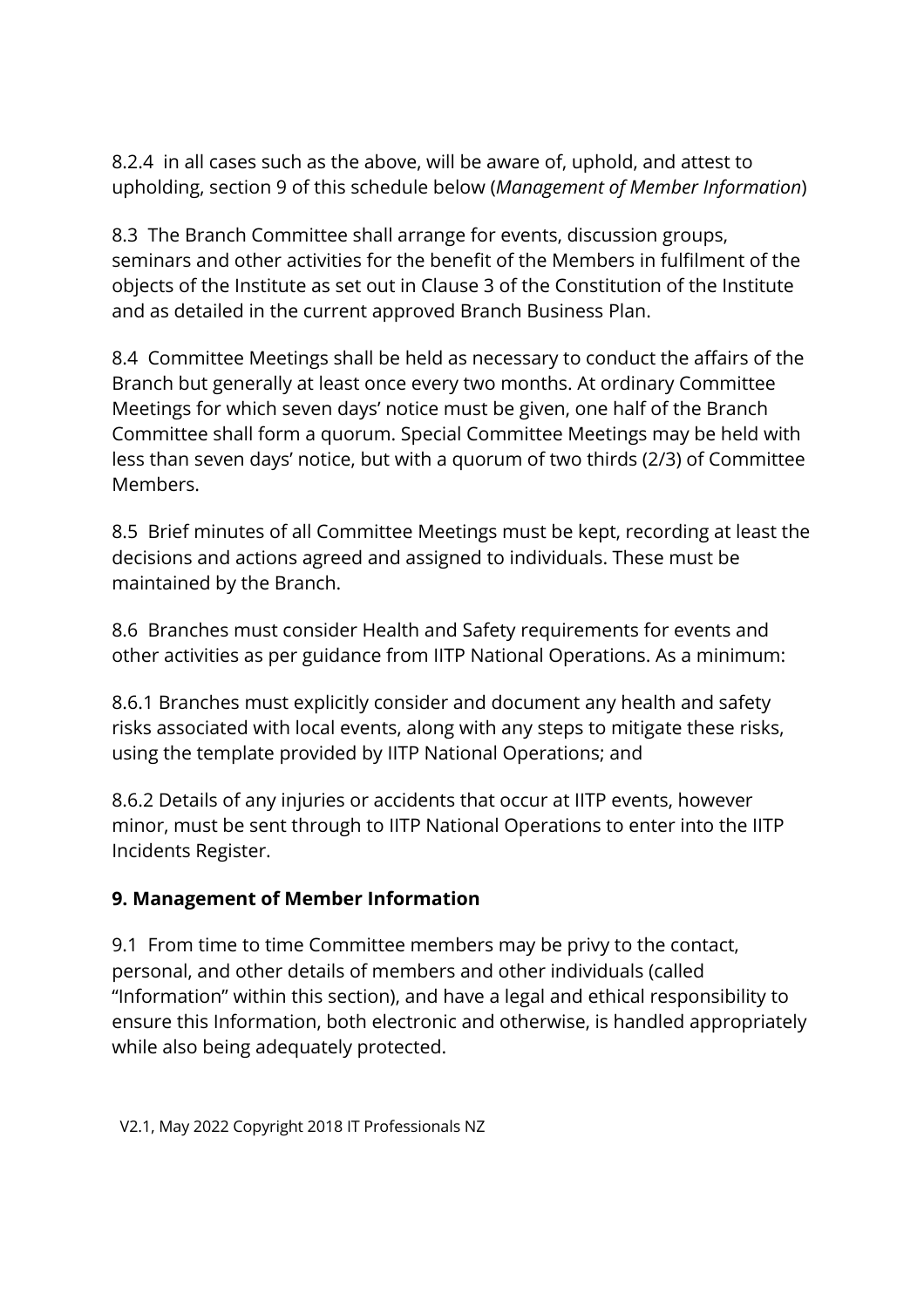9.2 IITP must act as an exemplar when dealing with private member Information. For example:

9.2.1 Information must not be shared with any other party without the prior written permission of the IITP Chief Executive (who has delegated authority from the IITP National Board to ensure the protection of member data);

9.2.2 Information must not be used to bulk-email individuals (that is, send an email to multiple contacts at a time), outside the IITP Mailing System. The IITP system is designed to comply with relevant NZ legislation and IITP policy, for example providing an opt-out mechanism that applies to communications across the organisation.

9.2.3 Any contact to individuals directly (for example, welcoming new members and inviting them to attend an event) must be personally addressed, initial only, and may not in any circumstances include an invitation to add their details to any other list or system;

9.2.4 Member Information must not be stored for any length of time in any other information retrieval system, database, spreadsheets, or mail management systems outside the IITP core system;

9.2.5 All IITP event registrations must be taken through the main official IITP registration system, rather than any third-party registration system, to ensure IITP meets its obligations around management of Member Information; and

9.2.6 MemberInformationmustnotbeusedforanyotherpurposewhatsoever,other than the authorised business of the Institute.

9.3 Any breach of 9.2 is considered a breach of the IITP Code of Ethics and should be dealt with according to the relevant sections of the IITP Constitution and these Bylaws.

#### **10. Communicating with local members**

10.1 Event notices may be sent via the IITP mailing list. The frequency and timing of notices will be as per the standard IITP event notice schedule in place at the time.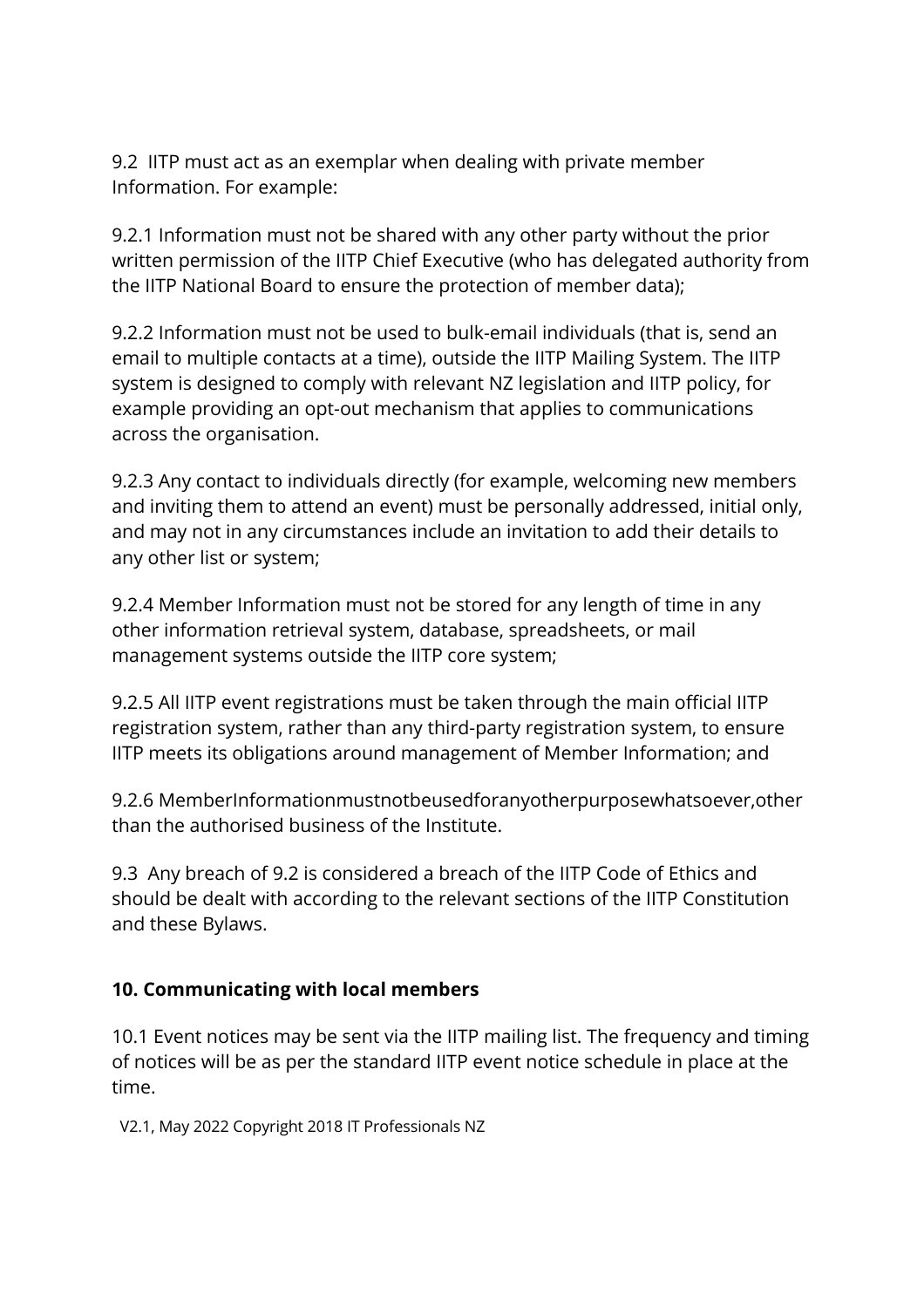10.2 For consistency, all IITP event notices should be constructed and sent in a standard and consistent format, a template of which is maintained by the IITP operations team.

10.3 With the authorisation of the Branch Chair, the Branch Committee may also utilise the IITP mailing list to communicate with local members about other IITP-related matters of interest.

10.4 All written communications of this nature should be sent using provided IITP templates to ensure consistency, and written to a professional tone and standard.

10.5 To ensure members aren't inundated with email communications, given event notices, Institution-wide newsletters and other updates, a Branch Committee would not normally send more than one email communication per month to local members.

10.6 To ensure compliance with the Privacy Act 1993, the email addresses on the IITP mailing list may not be used for any purpose other than to which they were obtained; which is to communicate about IITP activities, updates and events. Thus, for example, IITP mailing lists may not be used to promote thirdparty (i.e. non-IITP) events or activities. Note that the Institute does have a "third party events" system that can be used to advertise third party events – details at http://techevents.nz

10.7 The IITP Operations Team will provide a means to send or upload content intended to be sent to local members via email, and will proofread all material to help ensure it is of a professional standard and complies with this section and other IITP policies.

10.8 The IITP National Board has delegated to the chief executive responsibility for all communications sent on behalf of IITP, and thus the chief executive has a right of veto or change on any communication sent to members.

#### **11. Media comment**

11.1 Being a member of a Branch Committee does not provide an implicit or explicit right to speak on behalf of the Institute or any group within it.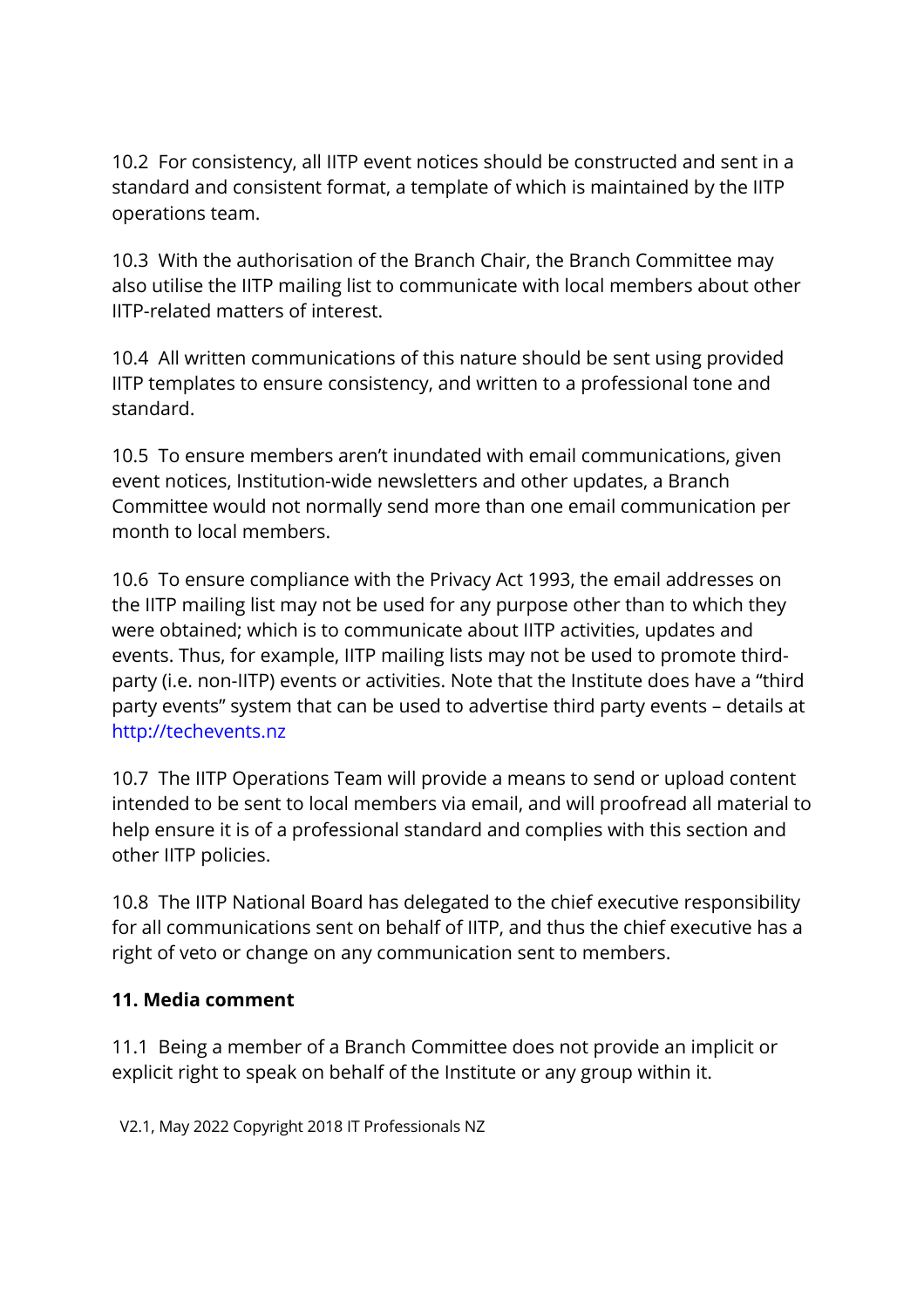11.2 Notwithstanding 11.1, in some circumstances the Chair of the Branch Committee (or delegate) may provide public comment on behalf of the Committee or Institute, within a scope agreed in writing between the Committee Chair and IITP chief executive.

11.3 This section shall not prevent the Chair of the Branch Committee (or delegate) from inviting media to attend local IITP events or providing general comment about such, provided such comment does not stray into matters of policy, or be interpreted as the Institute or Committee taking a position on any matter (other than where provided for in 11.2 above).

11.4 Other than where provided as above, all media enquiries must be directed to the IITP Chief Executive (or delegate) as per established IITP practice.

11.5 Nothing in this section shall prevent any Branch Committee member speaking to media in their own personal or work capacity, provided that if it stands outside the circumstances provided above, no reference is given to their role within the Institute.

#### **12. Funds**

12.1 The funds of the Branch shall be managed by the National Operations team under the Institute's Constitution and Bylaws.

12.2 All expenses attributed to the Branch, including external invoices and Committee member reimbursements, must be approved by Branch Authorisers.

12.3 Each Branch shall nominate three Branch Authorisers, one of which being the Branch Chair. All three authorisers will receive notification of all expenses from the IITP authorisation system. Each expense shall only be considered to be authorised for payment when two Branch Authorisers have confirmed that the Branch has authorised it.

12.4 In approving expenses, Branch Authorisers are attesting that the expense has been duly and correctly incurred progressing the Institute's Objects, is within the scope of expenses the Branch Committee is authorised to approve, and that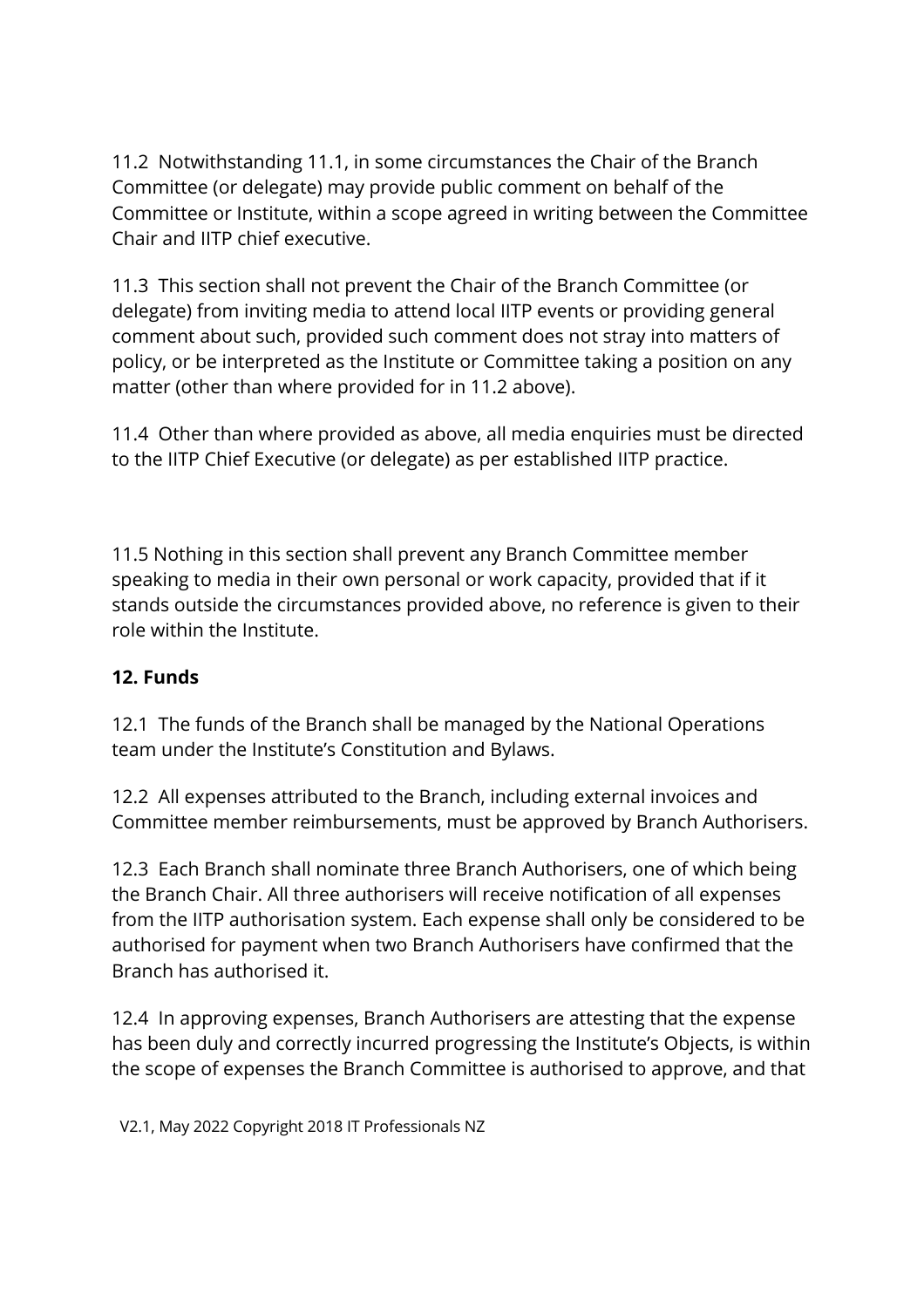the expense has been authorised by the Branch Committee in whichever manner the Committee has agreed to authorise expenses.

### **13. Appointment of Regional Committees**

13.1 The Constitution provides for Branch Committees in each region to form a Regional Committee to collaborate and consider regional development within that region.

13.2 The Regional Committee shall be made up of the Branch Chairs (or nominees) of all Branch Committees in that region, plus one other member of each Branch Committee.

13.3 As per the Constitution, the Branch Chair (or nominee) from the Branch within the Region with the greatest number of professional members shall chair that Regional Committee and hold an additional casting vote in the event of equality of votes in any matter.

13.4 The Regional Committee may complete an annual budget to be approved via the Institute's annual budgeting process, incorporating a budget for each Branch in that region as well as considering how the existing Branches can assist members in remote areas to form new Branches or access regional resources such as speakers.

13.5 Any casual vacancies in Regional Committees may be filled by the relevant Branch Committee as per 13.2 above.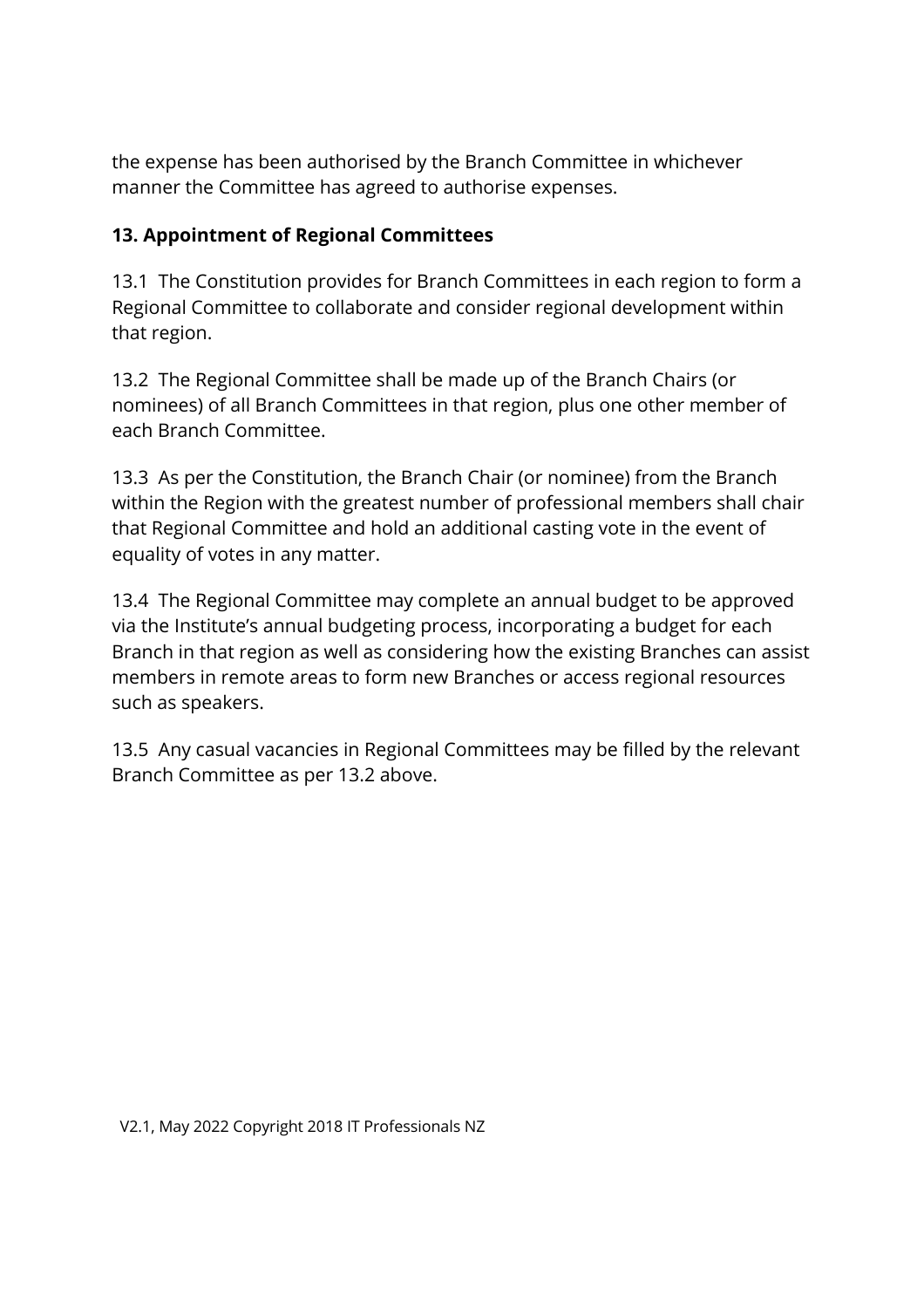# APPENDIX 2: ITP BYLAWS SCHEDULE 12 – E-VOTING

#### **Preamble**

Where provided in the IITP Constitution or elsewhere in these Bylaws, the Institute may conduct Electronic Voting ("E-Voting") for elected positions within the organisation. This Schedule outlines how and when this shall be conducted.

### **1. Application**

1.1 Except where excluded in 1.2 below, this Bylaws Schedule shall apply to all Electronic Voting conducted for positions within the Institute where the Constitution or these Bylaws provide for Electronic Voting. 1.2 This Schedule specifically does not apply to:

> 1.2.1 Votes of the National Board of IITP, votes of which are determined elsewhere in the Constitution and Bylaws and by the President of the Institute.

1.2.2 Internal votes by any Branch Committee, Group, Committee, Board or other structure within the Institute where the membership outside that Branch Committee, Group, Committee, Board or other structure is not entitled to vote.

### **2. Returning Officer and Scrutinisation**

2.1 The Institute Secretary shall conduct and oversee the E-Voting process and act as Returning Officer unless the Board appoints another individual to act as Returning Officer.

2.2 The Executive of the Board shall scrutinise the results of all E-Voting. The nature and method of scrutinisation shall be at the discretion of the Executive.

#### 3. Timelines, Notice Periods, and Process

3.1 The timeline for the E-Vote must be laid out in writing and the members informed of such by the Returning Officer at the start of the process.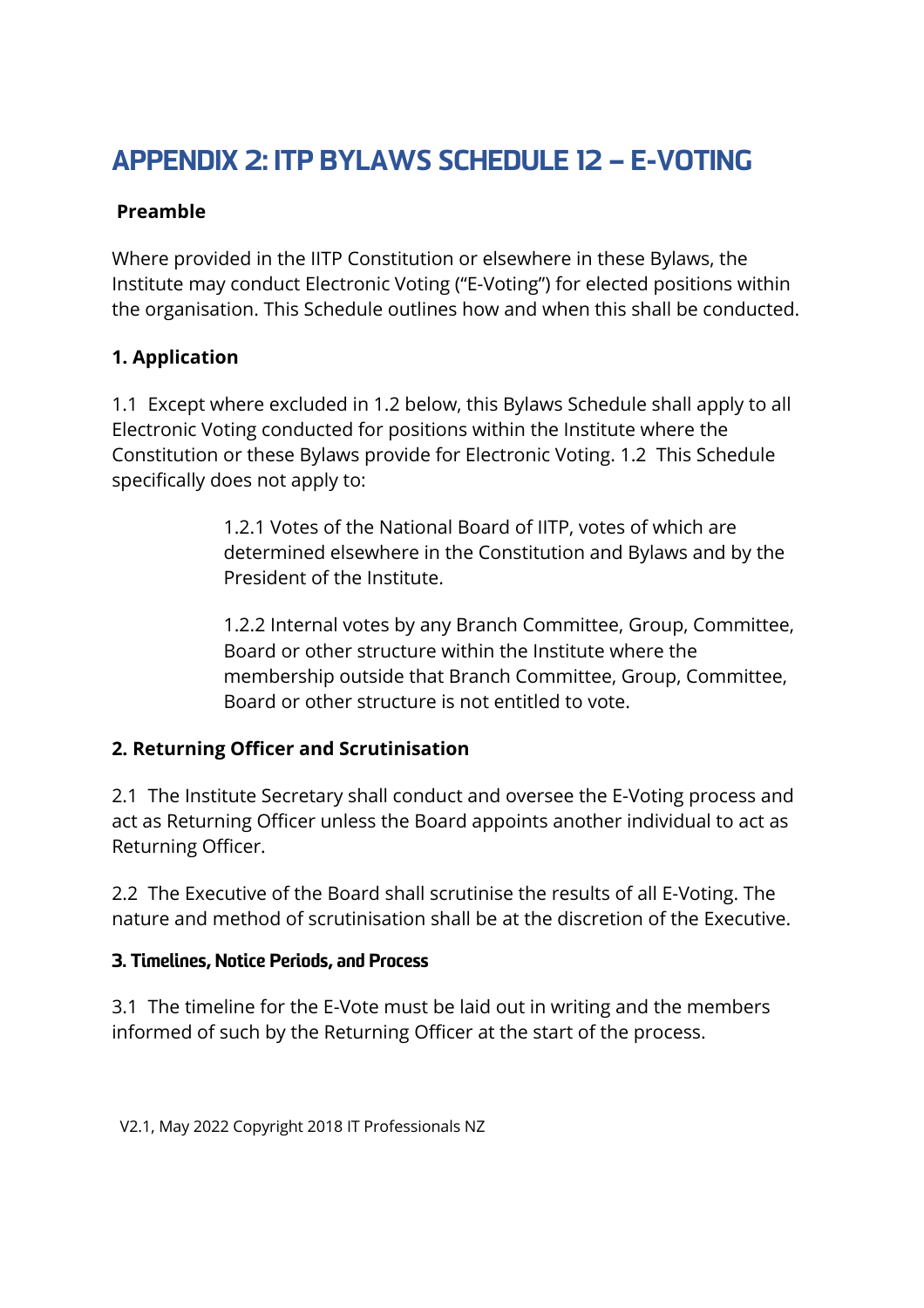3.2 The Returning Officer shall contact all eligible members via the last known email address on the Institute's Member Register and notify them of the Timeline and E-Vote, and send out what further notices are necessary to conduct the E-Vote.

3.3 The Returning Officer shall call for nominations for any positions for which nominations are to be accepted, and close nominations not less than fourteen (14) days following this date.

3.4 The Returning Officer shall determine eligibility of all Nominated Persons and notify them of their nomination and eligibility. Any Nominated Person who cannot be eligible for the position for the entire period of Appointment shall not be eligible to be nominated.

3.5 Any Nominated Person may appeal the decision as to their eligibility to the President in writing prior to the commencement of the Voting Period, who shall finally determine eligibility.

3.6 Any other Member may challenge the eligibility of a Nominated Person to the President in writing at any time prior to the conclusion of the Voting Period, who shall finally determine eligibility. Any member found ineligible shall be withdrawn and removed from the Ballot.

3.7 The Returning Officer shall seek from each eligible Nominated Person:

3.7.1 A written statement confirming acceptance of nomination;

3.7.2 An optional one-two paragraph statement to be made available to all persons eligible to vote;

3.7.3 Details of previous committee, board and other positions held within IITP, details of which shall be made available to all voters;

3.7.4 An optional small photo of the individual to be made available to all persons eligible to vote;

3.8 Following the closing of the Nomination Period, the Returning Officer shall open voting, make a facility available to conduct voting electronically, and announce the start of the Voting Period.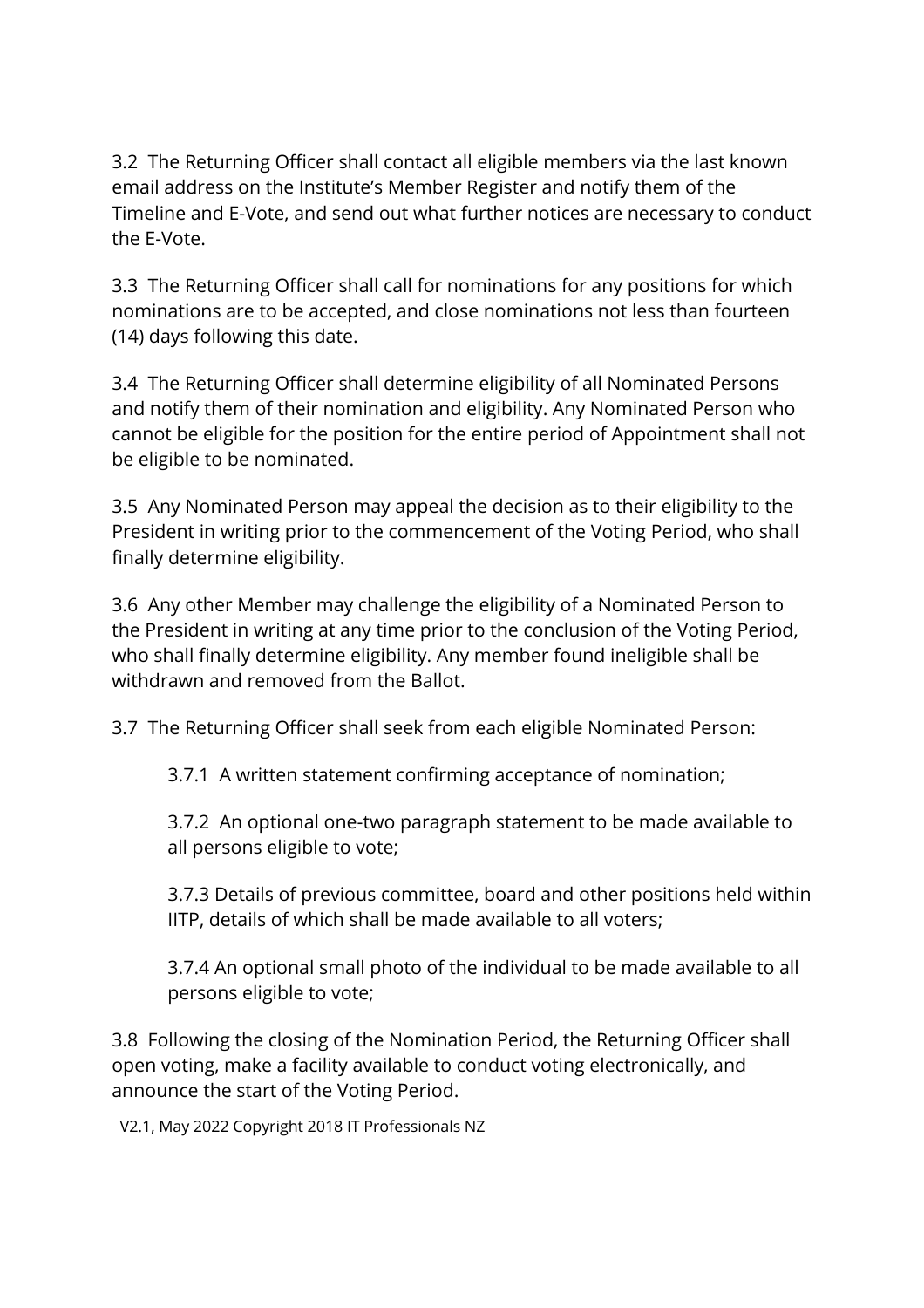3.9 Where there is one vacancy in a specified position, all eligible members shall be entitled to a single vote with the individual receiving the most votes being elected.

3.10 Where there are multiple vacancies for any one position, such as members of a Branch Committee, each Member shall have as many votes as there are vacancies and may exercise as many of these votes as they see fit, such that no Candidate may receive more than one vote from any Member. Those receiving the most votes shall be elected up to the number of vacancies available.

3.11 In the event of a draw or equality of votes for one or more positions:

3.11.1 If the e-Vote is for a local representative position such as a Branch Committee or Board Representative, the current Chair, or a nominee of the Chair, of the relevant Branch Committee shall cast an additional casting vote;

3.11.2 If the e-Vote is for any other position, the Institute's President, or a nominee of the President, shall cast an additional casting vote.

3.12 The voting facility shall have reasonable safeguards in place to ensure the identity and eligibility of those voting.

3.13 Voting shall conclude no less than fourteen (14) days from the commencement of the Voting Period.

3.14 The Returning Officer shall forward the Interim Results to the Executive without delay, including:

3.14.1 Number of votes received for each candidate;

3.14.2 Candidates so elected.

3.15 Following scrutinisation, the Executive shall confirm the results to the Returning Officer to be announced as the Final Results.

3.16 E-Voting shall be conducted confidentially, with only the Returning Officer and the Executive having access to individual votes and only for the purpose of confirming the accuracy of the results.